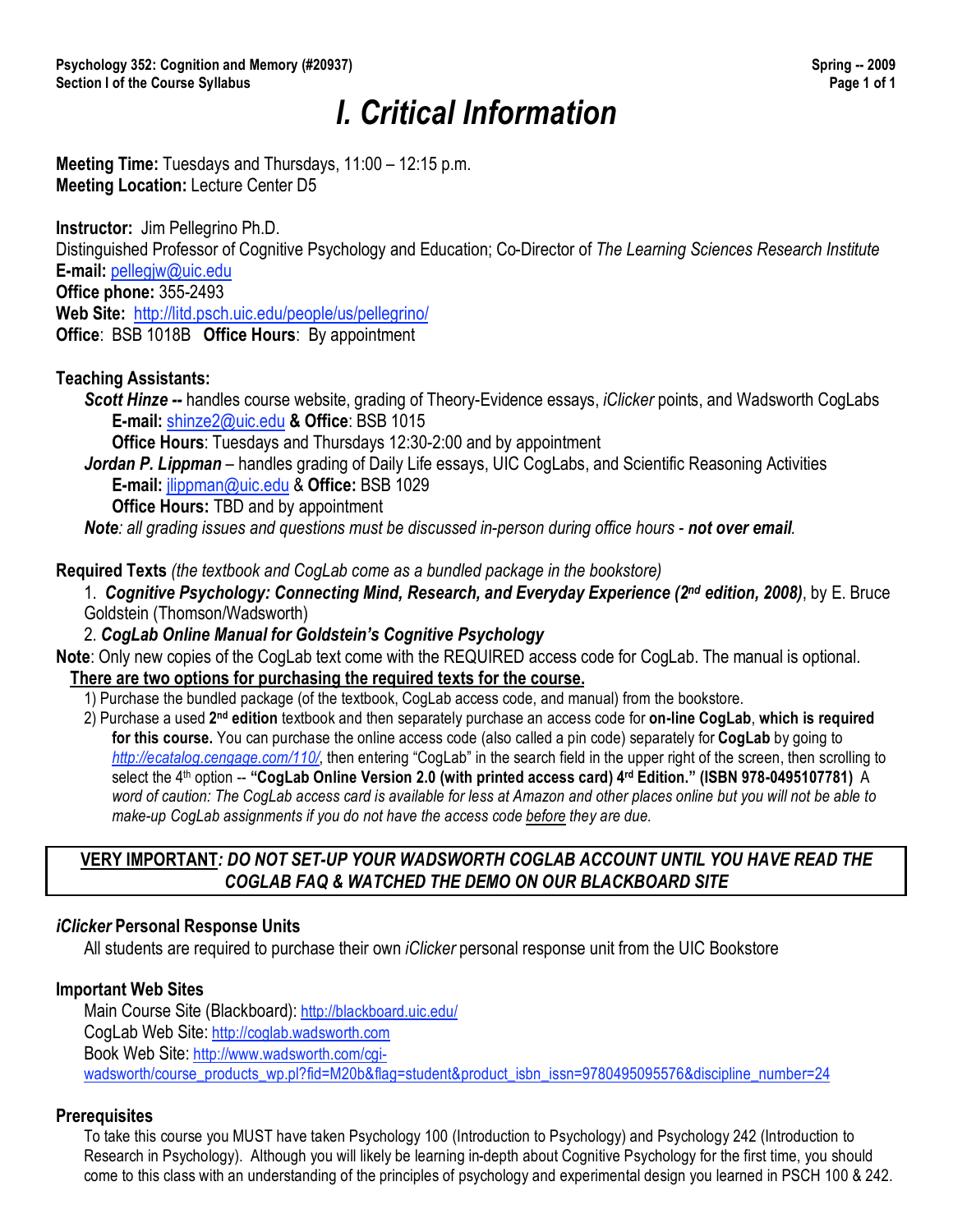# *Section II: Schedule of Course Topics & Assignments*

| <b>WK</b>                      | <b>Dates</b><br>Sun - Sat     | <b>Weekly Topic</b>                             | Reading<br>Due by Tue     | <b>Required Essays &amp;</b><br><b>Scientific Reasoning Activities (SRA)</b><br>Due by 9 pm on date listed | <b>CogLabs &amp; Other Assignments</b><br>(extra credit activities are underlined)<br>Due by 9 pm on date listed           |  |  |  |  |
|--------------------------------|-------------------------------|-------------------------------------------------|---------------------------|------------------------------------------------------------------------------------------------------------|----------------------------------------------------------------------------------------------------------------------------|--|--|--|--|
| <b>Unit 1: Semantic Memory</b> |                               |                                                 |                           |                                                                                                            |                                                                                                                            |  |  |  |  |
|                                | $1/11 - 1/17$                 | Cognitive Psych Intro<br>Knowledge & Perception | Ch. 1<br>Ch.3             | Thurs 1/15 SR Activity 1 (SRA1)                                                                            | Weds 1/14: Read Online Syllabus<br>Sat 1/17: UIC On-line Background Knowledge<br>Assessment & Surveys (6 pts extra credit) |  |  |  |  |
| $\overline{2}$                 | $1/18 - 1/24$<br>1/19 MLK Day | Semantic Memory:<br>Images & Propositions       | Ch. 9                     | Wed 1/21 SR Activity 2 (SRA2)<br>Thurs 1/22 - bring SRA2 essays &<br>printout to class                     | Sun 1/18: Establish Wadsworth CogLab Account<br>Mon 1/19 - CogLab 1 (3 pts extra credit):<br>Mental Rotation, & Link Word  |  |  |  |  |
| 3                              | $1/25 - 1/31$                 | Semantic Memory:<br>Processing & Org.           | Ch. 8                     | Wed 1/28 SR Activity 3 (SRA3)                                                                              | Mon 1/26 - CogLab 2:<br>Implicit Learning, Lexical Decision, & Prototypes                                                  |  |  |  |  |
| 4                              | $2/1 - 2/7$                   | Finish<br>Semantic Memory                       | Review                    | Fri 2/6 "Theory-Evidence" essay 1<br>(THE 1)                                                               |                                                                                                                            |  |  |  |  |
|                                |                               |                                                 |                           | <b>Unit 2: Episodic Memory</b>                                                                             |                                                                                                                            |  |  |  |  |
| 5                              | $2/8 - 2/14$                  | Memory Models &<br>Multiple Memories            | Ch. 5                     | Weds 2/11 "Daily Life" essay 1 (LIFE1)                                                                     | Mon 2/9 - CogLab 3:<br>Brown-Peterson, & Partial Report                                                                    |  |  |  |  |
| 6                              | $2/15 - 2/21$                 | Memory Models &<br>Multiple Memories (cont)     | Ch. 5<br>(cont)           |                                                                                                            | Mon 2/16 - CogLab 4:<br>Memory Span, & Operation Span                                                                      |  |  |  |  |
| 7                              | $2/22 - 2/28$                 | LTM I: Storage &<br>Retrieval                   | Ch.6                      | Weds 2/25 SR Activity 4 (SRA4)                                                                             | Mon 2/23 - CogLab 5:<br>Levels of Processing, & Encoding Specificity                                                       |  |  |  |  |
| 8                              | $3/1 - 3/7$                   | LTM II: Forgetting &<br><b>False Memories</b>   | Ch. 7                     | Tues 3/3 - bring THE1 essay &<br>feedback from SRA4 to class                                               | Mon 3/2 - CogLab 6:<br>Forgot it all Along, False Memory, &<br>Remember/Know                                               |  |  |  |  |
| 9                              | $3/8 - 3/14$                  | Finish Episodic Memory                          | Review                    |                                                                                                            |                                                                                                                            |  |  |  |  |
|                                |                               |                                                 |                           | <b>Unit 3: Higher-Order Cognition</b>                                                                      |                                                                                                                            |  |  |  |  |
| 10 <sup>°</sup>                | $3/15 - 3/21$                 | Intro to Language &<br>Comprehension            | Ch. 10                    | Fri 3/20 "Theory-Evidence" essay 2<br>(THE2)                                                               | Mon 3/16 - CogLab 7:<br>Word Superiority, & Stroop                                                                         |  |  |  |  |
|                                | $3/22 - 3/28$                 |                                                 |                           | <b>SPRING BREAK</b>                                                                                        |                                                                                                                            |  |  |  |  |
| 11                             | $3/29 - 4/4$                  | Comprehension &<br>Communication                | Articles in<br>blackboard | Weds 4/1 "Daily Life" essay 2 (LIFE2)                                                                      | Mon 3/30 - CogLab 8:<br><b>UIC Verbal Tasks</b>                                                                            |  |  |  |  |
| 12                             | $4/5 - 4/11$                  | Problem Solving &<br>Creativity                 | Ch. 11                    |                                                                                                            | Mon 4/6 - CogLab 9:<br>Wason Selection Task, & Monty Hall                                                                  |  |  |  |  |
| 13                             | $4/12 - 4/18$                 | Decision Making &<br>Reasoning                  | Ch. 12                    | Weds 4/15 SR Activity 5 (SRA5)                                                                             | Mon 4/13 - CogLab 10:<br>Risky Decisions, & Typical Reasoning                                                              |  |  |  |  |
| 14                             | $4/19 - 4/25$                 | Intelligence                                    | Articles in<br>blackboard | Fri 4/24 "Theory-Evidence" essay 3<br>(THE3)                                                               | Mon 4/20 - CogLab 11:<br><b>UIC Visual/Spatial &amp; Reasoning Tasks</b>                                                   |  |  |  |  |
| 15 <sub>1</sub>                | $4/26 - 5/2$                  | Finish<br>Higher-Order Cognition                | Review                    | Weds 4/29 "Daily Life" essay 3 (LIFE3)                                                                     | Mon 4/27: Extra Credit Writing<br><b>Assignment Due (max of 6 pts)</b>                                                     |  |  |  |  |
|                                | $5/4 - 5/8$                   | <b>Finals Week</b>                              |                           |                                                                                                            | Mon 5/4: UIC Online End-of-Term Evaluation<br>(6 pts extra credit)                                                         |  |  |  |  |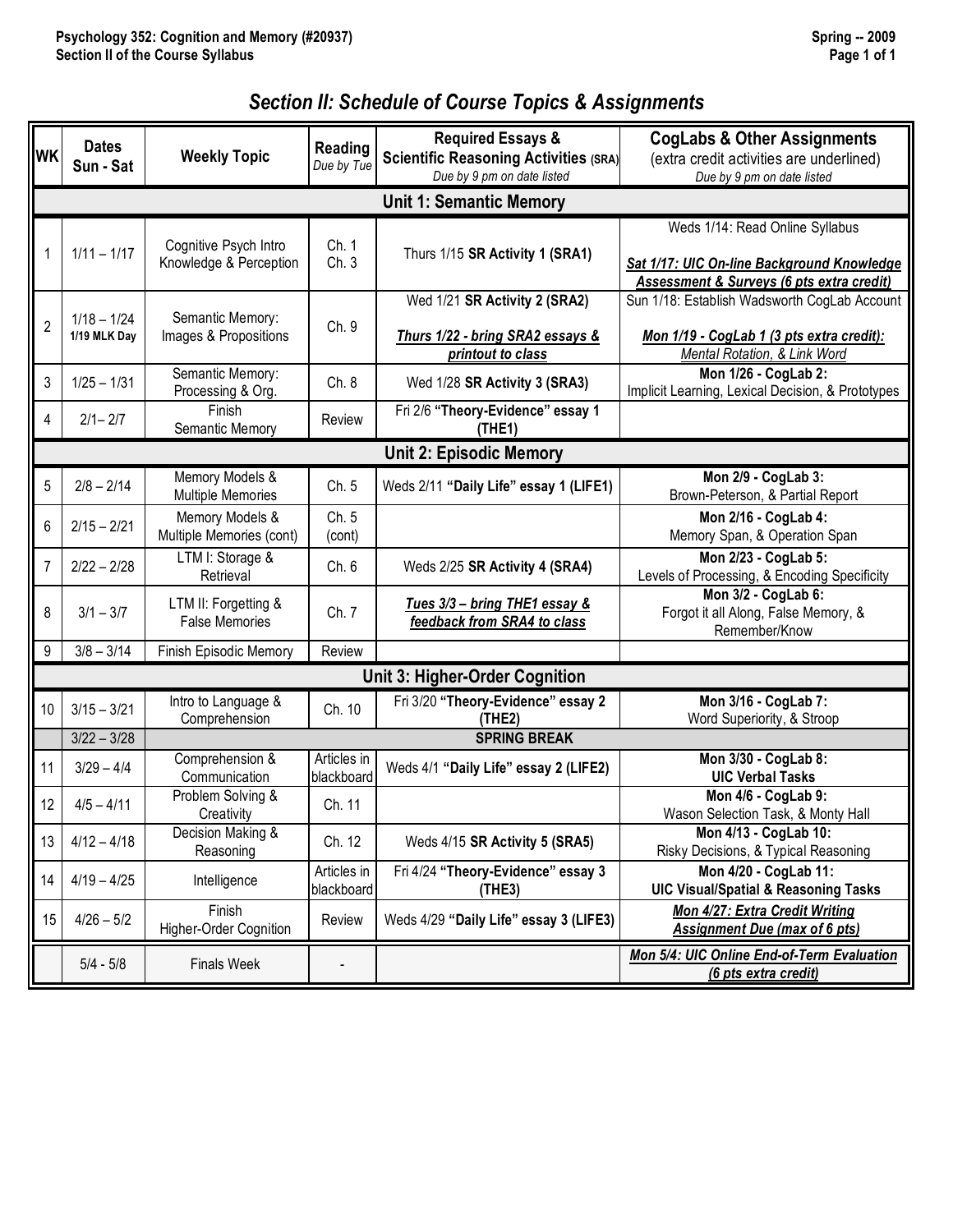# *III. Components of the Course & Grading:*

# **What Counts, for How Much, & Who to Ask About it**

| <b>Course Component</b>                                         | <b>TA</b><br><b>Responsible</b>                            | Points per instance                                                            | <b>Total Points</b> | <b>Percent of</b><br><b>Total</b> |
|-----------------------------------------------------------------|------------------------------------------------------------|--------------------------------------------------------------------------------|---------------------|-----------------------------------|
| <b>Online CogLab</b><br><b>Experiments (CLs)</b>                | Scott for<br><b>Wadsworth CLs</b><br>Jordan for<br>UIC CLs | 3 pts per week for 10 weeks<br>CLs 2-11 are required<br>(CL 1 is extra credit) | 30                  | 15%                               |
| <b>Scientific Reasoning</b><br><b>Activities (SRAs)</b>         | Jordan                                                     | Five web-based activities<br>worth 12 points each                              | 60                  | 30%                               |
| "Theory-Evidence"<br><b>Essays (THE)</b>                        | Scott                                                      | three 2-3 page essays<br>worth 20 points each                                  | 60                  | 30%                               |
| "Daily Life" Essays<br>(LIFE)                                   | Jordan/Scott                                               | three 1-page essays<br>worth 10 points each                                    | 30                  | 15%                               |
| <b>Personal Response</b><br><b>System Use in Class</b><br>(PRS) | Scott                                                      | 1 pt per class period of use<br>(maximum of 20 points)                         | 20                  | 10%                               |
| <b>TOTAL</b>                                                    |                                                            |                                                                                | 200                 | 100%                              |
| <b>Extra Credit</b>                                             | Jordan for<br><b>Online Tasks</b><br>Scott for written     | Varies based on activity<br>(max of 15 points = $3/4$ letter<br>grade)         | 15                  | Up to 7.5%                        |

# **Grade Range**

| <b>Letter Grade</b> | <b>Range of Raw Scores</b> | Approximate<br><b>Percentage Equivalent</b> |  |  |
|---------------------|----------------------------|---------------------------------------------|--|--|
| А                   | 180-200                    | 90% and above                               |  |  |
| R                   | 160-179                    | 80% to 89%                                  |  |  |
|                     | 140-159                    | 70% to 79%                                  |  |  |
|                     | 120-139                    | 60% to 69%                                  |  |  |
|                     | 119 or below               | 59% and below                               |  |  |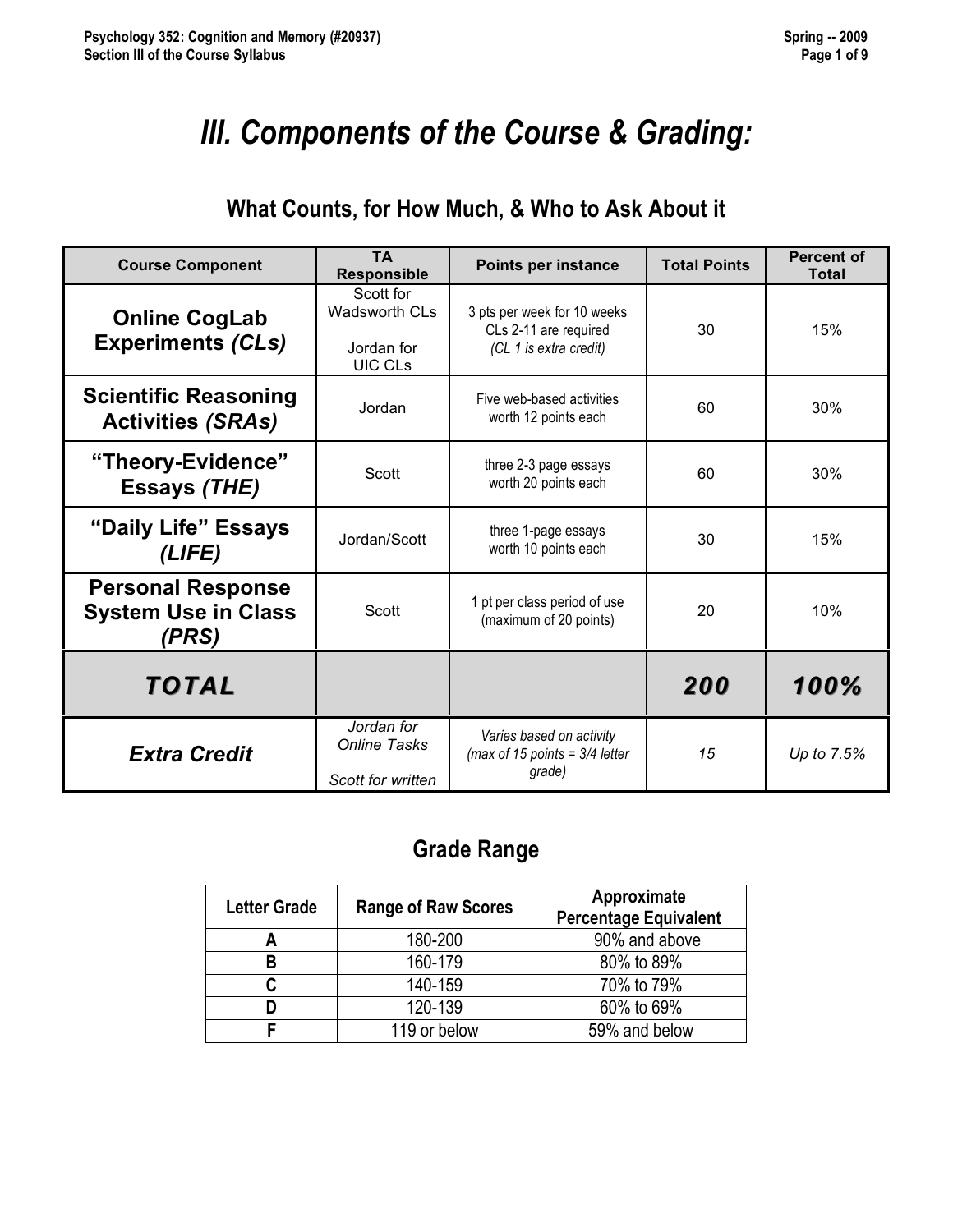# *Details of the Required Components*

**Details on the requirements for all written assignments (including referencing and plagiarism, document length, formatting, and naming) are specified in Section VI of the syllabus.** 

### **CHECK SYLLABUS SECTION VI BEFORE SUBMITTING ANY WRITTEN ASSIGNMENTS**

#### **(1) Participation in CogLab experiments (Maximum of 30 Points = 15% of grade)**

This document provides an overview of the CogLab assignments and where to find information about them. There are two types of online experiments (or CogLabs) that you will be required to participate in for this class. Most are part of the commercially available CogLab package published by Wadsworth. However, some have been created by Jordan Lippman and Dr. Pellegrino and are hosted at UIC (i.e., the UIC CogLabs) to supplement the labs available in the Wadsworth package.

Section IV of the syllabus is a *CogLab Users Guide and FAQ* on how to use both the Wadsworth CogLab package and the UIC CogLabs**. The CogLab Users Guide and FAQ is the first place to look if you have any questions about these assignments or grading issues.** It has information about how to purchase, register, use, and complete Wadsworth CogLabs and what to do if you have questions about a grade on a Wadsworth CogLab assignment. It also has information about how to complete the UIC CogLabs and what to do if you have questions about a grade on one of these labs. If the CogLab Users Guide and FAQ cannot answer your question it will tell you what information you need to bring with you when you contact Jordan so he can answer your questions. **We have also created demonstrations of how to set-up CogLab that you can download from the Blackboard site – section IV of the syllabus tells you more about the demonstrations including where to find them.** 

The experiment(s) to be completed in a given week are listed in Part II of this syllabus in the schedule of activities and assignments (see the rightmost column). You will be required to complete CogLab's roughly every week for a total of 11 such assignments *(the first CogLab is for 3 points of extra credit and is an incentive to get your CogLab account properly set up as well as to get you familiar with using CogLab online to run experiments; the next 10 (CogLabs 2-11) are required and count 3 points each)*. UIC CogLab assignments are listed completely in bold and are preceded by **UIC** in the title – the rest of the assignments are part of the Wadsworth package.

The number of specific CogLab activities you complete in a given week will vary from 1-3. Generally, the complete set of CogLab's for a given week will take between 20 and 60 minutes of time to complete. The Wadsworth CogLab assignments can be accessed at http://coglab.wadsworth.com/ and the UIC CogLabs can only be accessed though the course's Blackboard website.

You will be doing experiments that relate to material covered in class close in time to completion of the specific CogLabs. Therefore, to receive credit you must complete the assigned CogLabs no later than Monday at 9 PM of the due date. **To receive credit, you must complete the CogLabs experiments for a given week BEFORE this deadline.** This will allow us to compile all the data for the class and present it for subsequent discussion in class that week. On-time completion of the experiment(s) for a specific week will yield 3 points.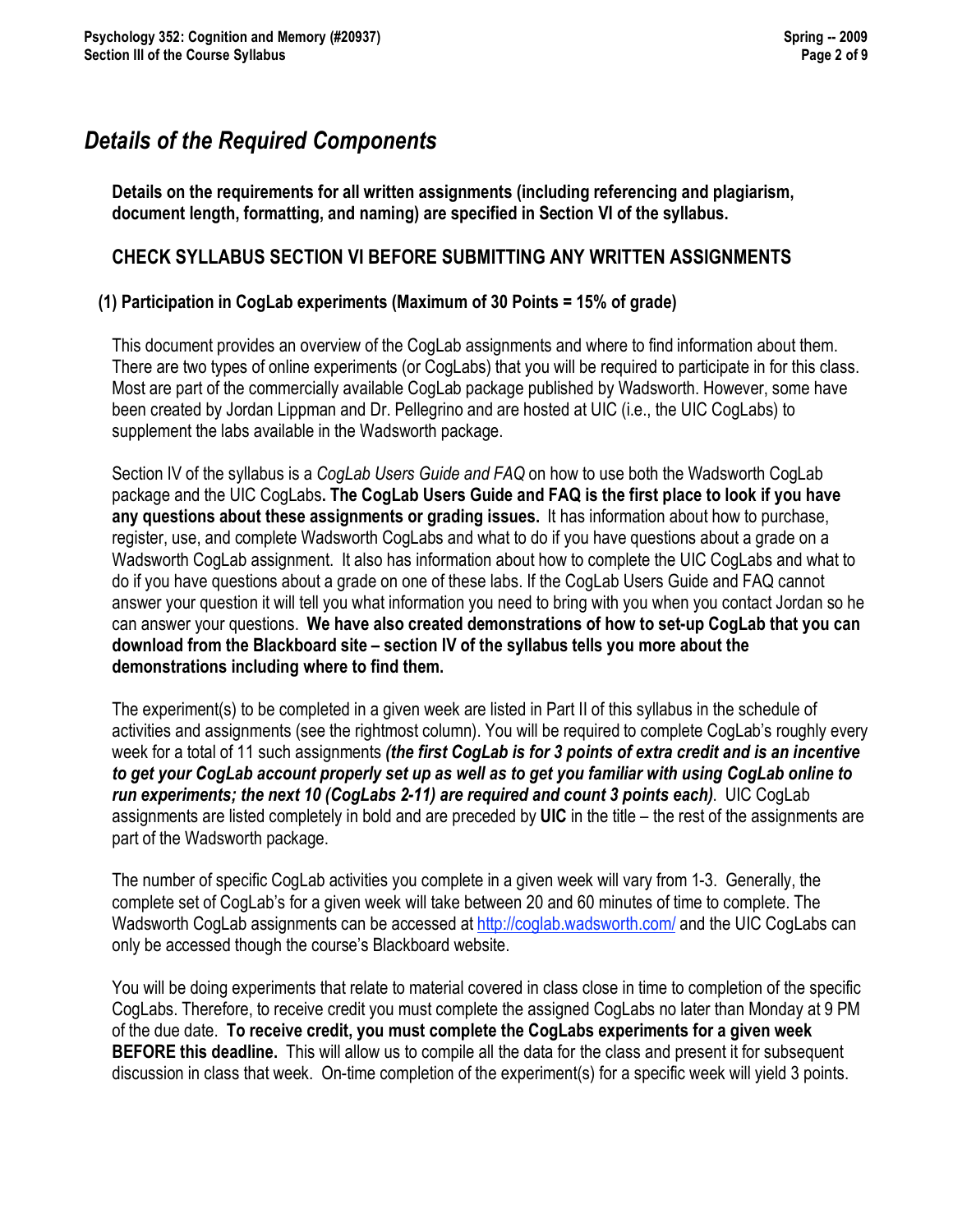**Warning**: To receive credit for a Wadsworth CogLab you must properly set-up your CogLab account prior to the due date and you must complete them honestly and faithfully; if you blow-off or just click through experiments you will not get full credit.

#### **(2) Scientific Reasoning Activities (5 activities, 12 points each for a Maximum of 60 points = 30% of grade)**

The five scientific reasoning activities have been designed to help you learn to create high quality arguments for this class and to promote the development of your scientific reasoning skills. There is a particular focus on developing your ability to think about the relationship between theory and evidence. More information about these assignments will be provided as they come up during the term but this document will provide you with a general overview.

These assignments will mostly be completed online (and will be accessible through the Blackboard site under assignments and scientific reasoning activities) and some will involve a minor written component. These activities are required but they are generally going to be graded pass/fail -- but if you do not take them seriously and just click through them or enter meaningless answers you will not earn full points. They will take you between thirty and sixty minutes to complete if you take them seriously and they should be very worthwhile assignments. You should take advantage of the pass/fail nature of these activities by trying your best when you complete them and by trying to make sense of your performance on each one. To help you accomplish this, we will provide you with a summary of your responses to some of these activities that you can bring with you to class so can refer to your answers when we discuss the activity as a class.

These activities are integrated into the course and with lecture in such a way that you should learn content as well as scientific reasoning skills. Because they are highly contingent on what we cover in lecture, they will only be made available (via Blackboard) once they have been introduced in lecture and must be completed before we can discuss them. You will have about five days to complete most activities but some may have to be completed within a smaller window. For example, SRA2 will be made available on Sunday 1-18 after activity 1 is completed and it must be completed by Wednesday 1/21 at 9 pm – however, it is about content that is covered in week 2, so we suggest you complete this after you have read the chapter and gone to class on Tuesday 1/20.

If you have questions or would like further feedback about any of the four activities and your performance, please make an arrangement to meet with Jordan but please be prepared to come to such a meeting with very specific questions and concerns so that he can optimize use of the time to be of the most assistance.

#### **(3) Theory-Evidence Essay Questions (3 questions, 20 points/question for a Maximum of 60 Points = 30% of grade)**

The general purpose of these 2-3 page (1000 word max) essays is to help you to learn to think like a scientist by doing what practicing researchers do all the time, using persuasive writing to communicate and convince others of their thinking about a topic. In addition, we think that by engaging in this process of constructing arguments, we hope you will create a deeper understanding of the content, and a richer appreciation of the nature of scientific knowledge.

As a student in this class you will be exposed to a lot of information within each major unit. For the theoryevidence essays we want you to focus in on a specific issue within a unit where there has been some controversy (either in the past or present) about the best way to understand how that mental process works.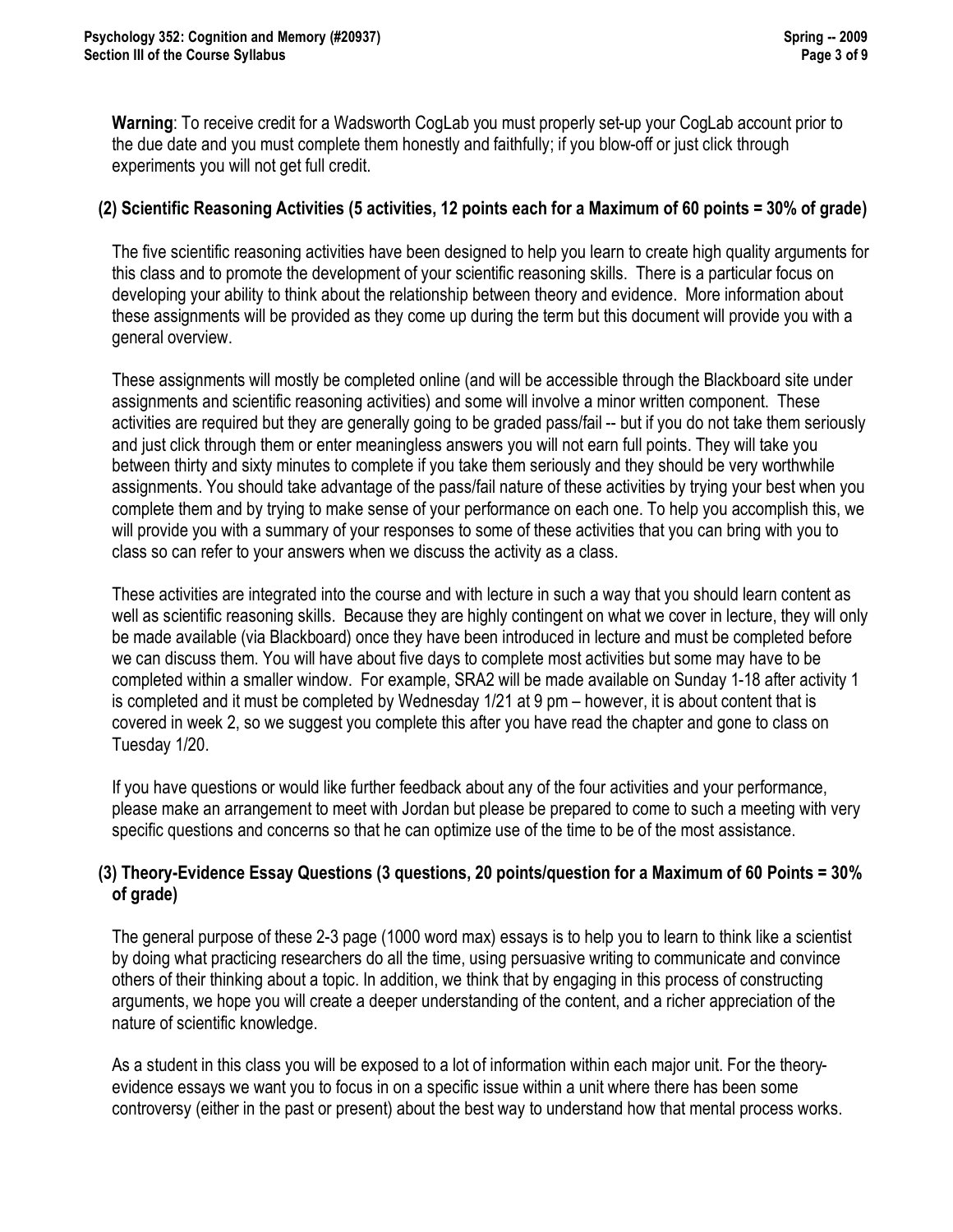We want you to make sense of the information that is presented to you in the textbook, in lecture, and through CogLab's and to be able to explain the phenomenon using appropriate terminology.

You must consider the predominant theories (which we may or may not direct you to) that have been put forth to make sense of the observations related to the phenomenon (e.g., studies) and to decide on the best theoretical explanation of the phenomenon. Your task will then be to construct a convincing argument that lays out how one should understand this phenomenon and why. This is an exercise in scientific writing and you must follow basic APA style conventions. However, to help frame the writing task, you can imagine that you are trying to write a compelling scientific argument to be published in "Eye on Psi Chi," which is the magazine of Psi Chi, the national undergraduate psychology honors society. Readers of this magazine (and your imaginary audience) include advanced (graduate-school bound) upper-level psychology majors from around the country who may or may not have taken a cognitive psychology class, as well as graduate students and professors from a number of sub-specialties of psychology.

You may assume that the audience has general familiarity with basic concepts (such as ones you learned about in your introduction to psychology course). However, you will need to define specific terms and concepts as well as theories and studies that are central to your argument (and provide citations as explained below). You should be friendly to the reader and provide enough guidance (in the form of preview or recap statements, or justifications for including things in your essay) so that readers can easily follow the logic of your argument. You can assume that the audience knows about many of the intricacies of experimentation, so descriptions of studies can include summaries of aspects of the method and results that are central to your argument but you don't need to include more details than that. You also must be explicit about why the evidence you cite provides support for the main claim of your argument. However, you should also be concise and keep the interest of the reader without making irrelevant or wild (unsubstantiated) statements. In general, you should avoid making claims that have no theoretical or empirical support and avoid using slang and informal language. Your reader, like any good scientist, will be skeptical of your reasoning and argument, so it is important to logical and accurate. Follow the length, formatting, naming, and referencing guidelines specified in section VI of the syllabus.

## **Resources to Assist You with the Theory-Evidence Essays**

Past students have had difficulty with writing essays that ask them to create scientific arguments. Because the skills that you need to learn to do these well are very challenging and are a major focus of this course, we have provided a number of resources to help you write excellent Theory-Evidence essays. Many of the resources listed below are currently accessible from the Syllabus/Resources section of the Blackboard site, but some of these will be made available once the semester has begun:

#### **1. The general description of the assignment from the syllabus (this document)**

- This is the first place you should turn if you have questions about these essays.
- This document will help frame the assignment by explaining your imaginary audience and how these essays should be written. It also provides an overview of the assignment and an explanation of its purpose and how your work will be evaluated. The actual grading rubric is provided in a separate document (explained below).
- This document also lays out referencing and citation and formatting requirements.

#### **2. Theory-Evidence essay grading rubric**

• This will be used to evaluate your essays by the TA. However, you can also use it to help guide the writing or editing of your essay. For instance, you can try to answer the questions listed for each dimension of the rubric and then try to modify your essay so that the answer is a favorable one.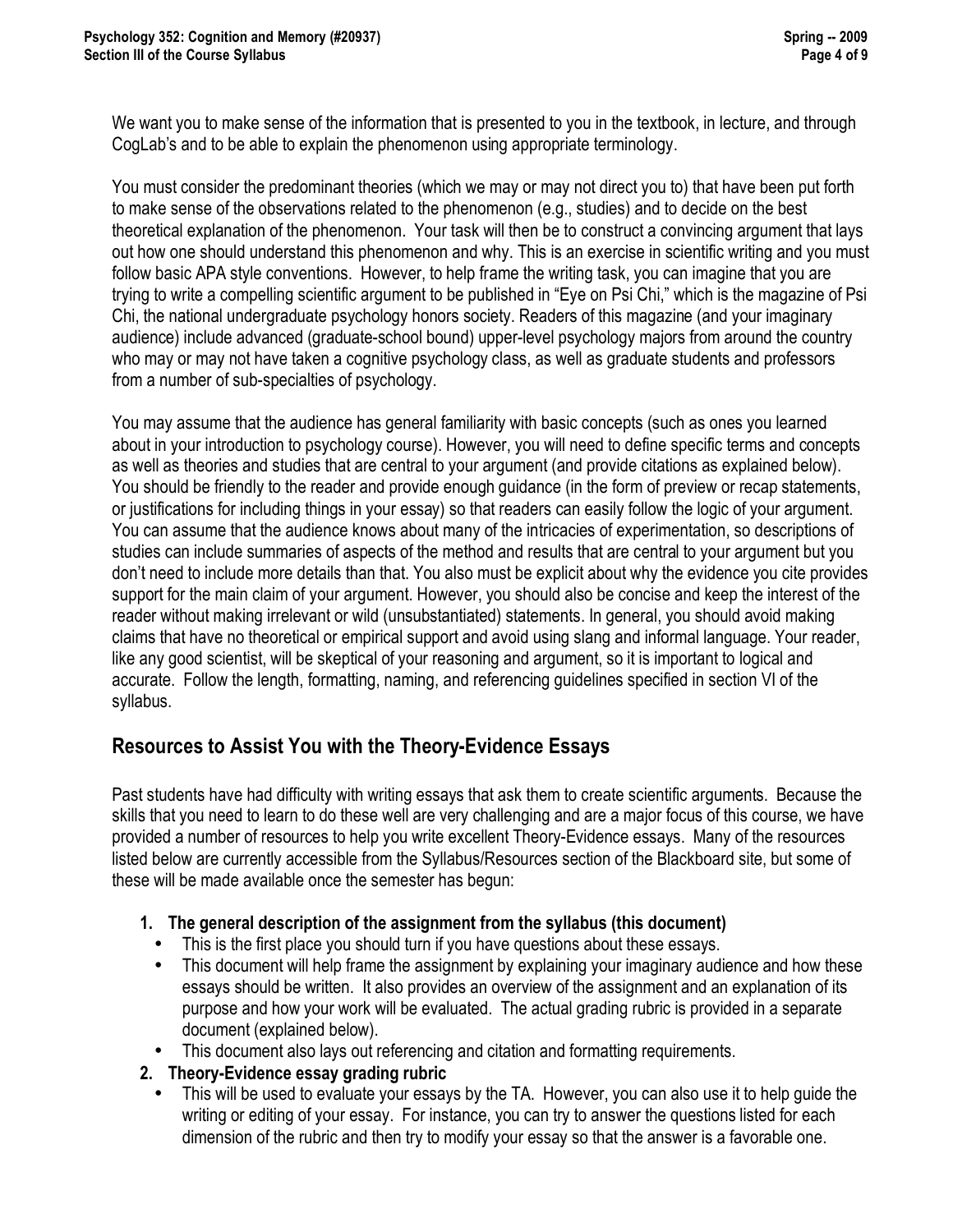- This document also provides prototypical descriptions of essays that might receive excellent, average, and poor evaluations on each dimension. From these sketches you should be able to extrapolate what above and below average answers might look like. Understanding these distinctions will help you understand how the TA will be evaluating your essays.
- **3. Theory-Evidence essay formatting template:**
- You can use this to guide the formatting of your essay so you don't lose points needlessly.
- **4. Theory-Evidence essay writing worksheet** 
	- This document should help you to outline the components of your arguments so that when you write them, you will have all the basic information you will need to write your essay (and where you learned about it) summarized in one place.
- **5. The "Scientific Reasoning" activities (or SRAs)** 
	- The scientific reasoning activities have been designed to help you learn to create high quality arguments for this class and to promote the development of your scientific reasoning skills. There is a particular focus on developing your ability to think about the relationship between theory and evidence. More information about these assignments will be provided as they come up during the term.
	- You should take advantage of the pass/fail scientific reasoning activities by trying your best to do them and by trying to make sense of your performance on each one.
	- If you have questions or would like further feedback about any of the four activities and your performance, please make an arrangement to meet with Jordan but please be prepared to come to such a meeting with very specific questions and concerns so that he can optimize use of the time to be of the most assistance.

#### **(4) Daily-Life Essays (3 questions, 10 points/question for a Maximum of 30 Points = 15% of grade)**

The general purpose of these 1-1.5 page (500 word max) essays is to connect the content of a given section of the course to activities in everyday life. We want you to show an understanding of how the material studied in the course helps us better understand some aspect of our everyday, real-world cognition.

We want you to think about doing this as a "Dear Grandma" essay with two parts.

In the first part you are to write as if you are telling your "grandmother" what it is you have been studying in the course and why that is of interest to you and her – why it relates to some aspect of everyday cognition that she would understand. This could be schemas and scripts for Section 1, memory failure for Section 2, and problem solving or incorrect reasoning in Section 3 (remember, these are just examples, there are lots more topics in each section that you could write about). Here's how you might start this -----

#### *Dear Grandma,*

*I know you sometimes wonder whether I'm learning anything worthwhile when I take those courses at UIC so I*  want to tell you about what I'm learning in one of them. Right now we are studying about how people ........

In the second part, you are to tell your grandmother about some personal experience you had in the last few weeks that illustrates the section topic and how that experience illustrates some point about the way the mind works according to cognitive theory. You must describe the particulars of the event, what the cognitive explanation of the event would be, and how you now understand it better than you did before taking this course. Here's how you might start this part -----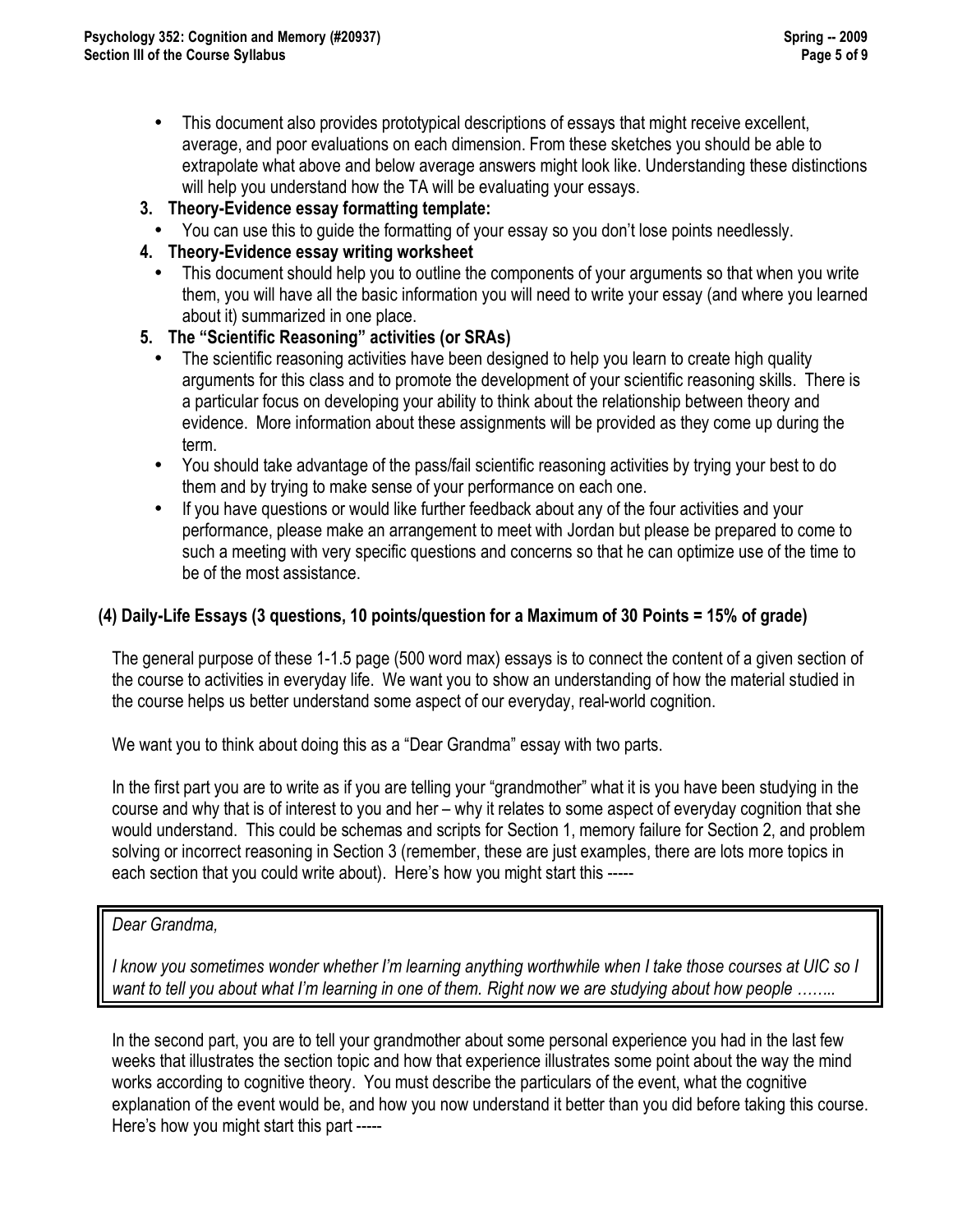*You know Grandma, I never really gave much thought to this aspect of my everyday activity but just last week the following happened and I realized that it was a good example of what they're talking about in this course. I*  was ...... What's really interesting about this is that I now understand why this may have happened and what it *probably means. You see, the research says that ……… which is a pretty good explanation for ……….*

*See you soon Grandma – Love ME*

Remember, this is to be written in a style that communicates to your "grandmother" – it can be humorous and self-deprecating but it should also be intellectually honest and to the point. Don't make stuff up – take some time and reflect on the many aspects of your daily cognition, much of which illustrates the very ideas and principles that this course is all about. That's what we want you to write about!!!

In grading these essays, we will be "lenient" in the sense that we are looking for an interesting description of an actual daily cognitive event in your life with an honest attempt to explain and understand that personal cognitive experience in the context of the course's content. Be sure to follow the length, formatting, naming, and referencing guidelines specified in section VI of the syllabus.

#### **(5) In-class Responding via** *iClicker* **Personal Response Units (1 point per class period of use for a Maximum of 20 Points = 10% of grade)**

Because this is a large "lecture" class, it is often difficult to engage everyone with the content being presented and/or to get people's reactions to specific questions or ideas. To make class more interesting and engaging for everyone, we are going to make use of a technology system known as *iClicker* personal response systems. Each member of the class must purchase at the UIC Bookstore their own small *iClicker* hand-held unit for use throughout the semester. We expect you to bring it to class everyday since we will have in-class activities that make use of the response system. We will tell you in class and via email how to register your unit for use in this class so we can identify you when you respond and so you can earn your participation points.

Throughout the semester we will make use of the *iClicker* response system as a way to promote thinking and discussion – we will use it during almost all classes. Each class period where the *iClicker* system is used will earn you 1 participation point up to a maximum of 20 points over the semester. To earn the 1 point for that class period you will need to respond to all the items where an *iClicker* judgment is required. This number will vary from class to class and may be as few as 2 times/class to 5+ times/class. We will know if you were there and used it – if you were not there, didn't respond to all the items, or left it home too bad! To ensure you get credit you should be sure to respond to all the *iClicker* questions posed during a class. If you think you should have received credit for responses on a day but you didn't receive it you have three weeks form day of lecture to contact Scott and provide your name, *iClicker* number, and UIN. If it was his mistake he will immediately give you points. If there is no record of your *iClicker* responses we cannot give you credit. However, the fact that it is only worth one point and the fact that we have a policy in place to ensure you will get credit if you were there and using your *iClicker* unit should alleviate your concerns.

IF YOU THINK YOUR *iClicker* UNIT IS NOT WORKING, YOU CANNOT RECEIVE CREDIT UNLESS YOU APPROACH THE LECTURER AT THE END OF CLASS AND PROVIDE HIM OR HER WITH YOUR NAME, UIN, EMAIL, *iClicker* NUMBER (SHOW HIM OR HER THE UNIT), AND THE CONTENT OF THE FIRST QUESTION AND YOUR ANSWER. YOU MUST ALSO SEND AN EMAIL TO SCOTT AND THE LECTURER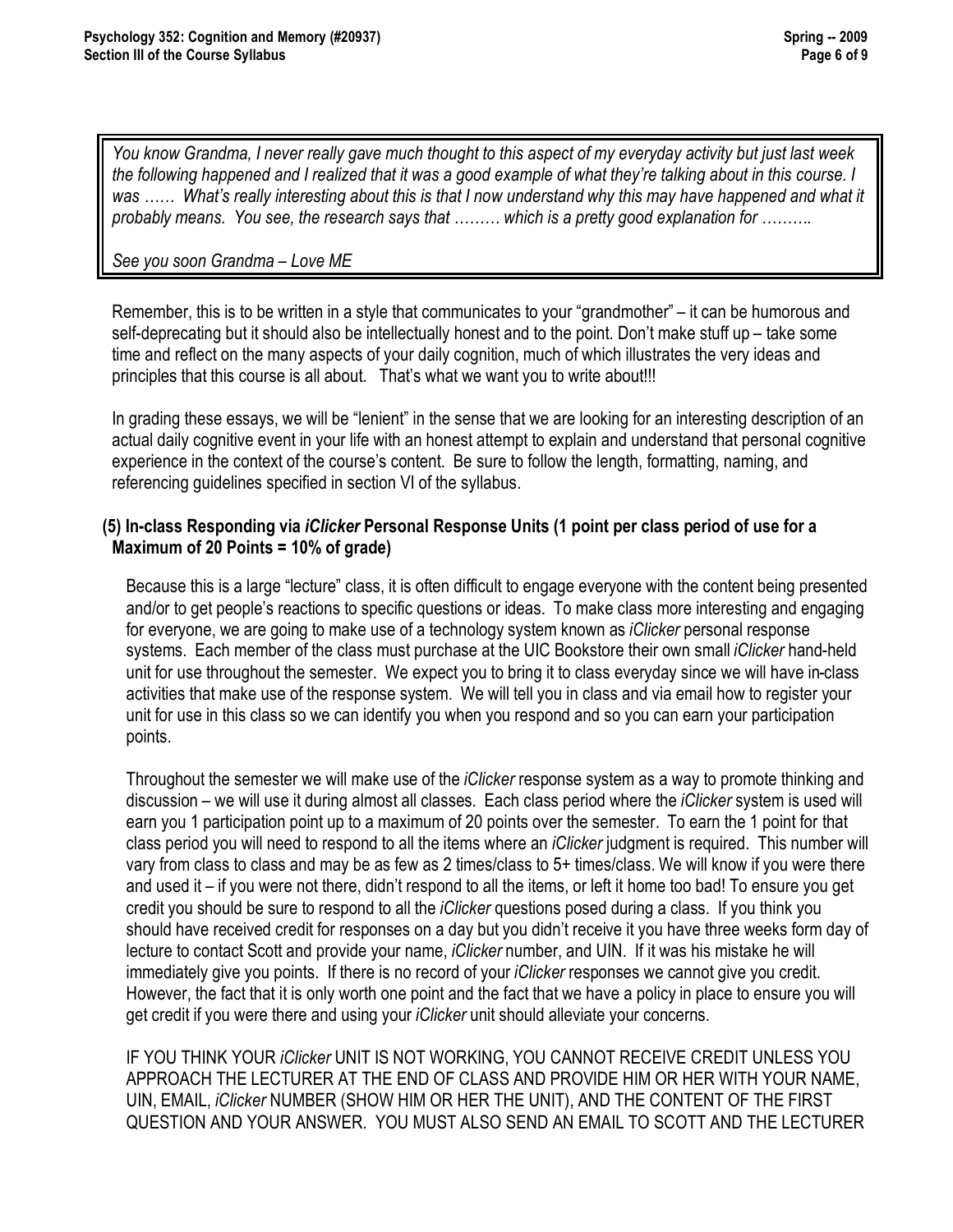AFTER CLASS PROVIDING ALL THIS INFORMATION. THERE WILL BE NO EXCEPTIONS TO THIS POLICY AND NO RECTROACTIVE CREDIT FOR *iClicker* RESPONSES WILL BE GIVEN.

In prior terms, we found that a few students were coming to class with two response units (theirs and another student's unit). This is not allowed. If you cannot make it to class, you cannot earn response system points. If we catch someone using a unit that is not theirs, we will take note of the numbers of both units and you will lose the opportunity to earn response system points.

## **Extra Credit Activities (Up to an additional 15 points = 7.5% of grade)**

We realize that students often fail to demonstrate all that they have learned either through performance on the take home questions and through other required activities. There are also occasions where students may not be able to complete an assignment on time and lose points. The grading for this course is based on a "mastery" and performance system rather a normal curve. To provide students with the opportunity to obtain the best possible grade for the course and demonstrate their mastery of course content, we have provided a set of options that allow students to earn extra credit points. These points can count toward your overall point total for a final grade. Thus, if you miss some required assignments or lose some points on an essay question, you can make them up through extra credit work. Listed below are the various extra credit options and their point values. You can earn up to a maximum of 15 extra credit points (one letter grade) by various combinations of extra credit work. Be sure to note the requirements and due dates for each extra credit activity.

#### **(A) CogLab # 1 (3 points)**

We want you to set up your CogLab account as soon as possible and get started on completing the CogLab assignments. As an incentive to do so, and because some people join the course during the 2<sup>nd</sup> week, we have made the first CogLab assignment an extra credit activity. **It is worth 3 points if you finish it by the dates listed for completion (1/19).** We encourage you to do it if you can since this is an easy way to start accumulating extra credit points. Remember, you can only get credit if you properly register and set up your CogLab account before the due date for a lab. See the instructions in Section IV of the syllabus (or above) for more information.

#### **(B) Beginning-of-Term Background Knowledge Assessments and Related Surveys (6 points)**

We are interested in how the students in this course think about psychology, science, and the scientific reasoning process. To help us get a handle on these issues, we have selected a set of brief surveys for you to complete. They should take no longer than an hour and are relatively straightforward. **We strongly encourage you to complete this activity that is accessible via the course's Blackboard site!!!!**

**Beginning of Term Background Knowledge Surveys Due Date: Saturday January 17th by 9 PM.**

#### **(C) Extended End-of-Term Course Evaluation (6 points)**

During the last week of class, we will make available an end of term on-line course evaluation questionnaire, which is described subsequently in the section on "*Redesign of Psychology 352: Cognition and Memory."* **We strongly encourage you to complete this activity that will be accessible via the course's Blackboard site!!!!!**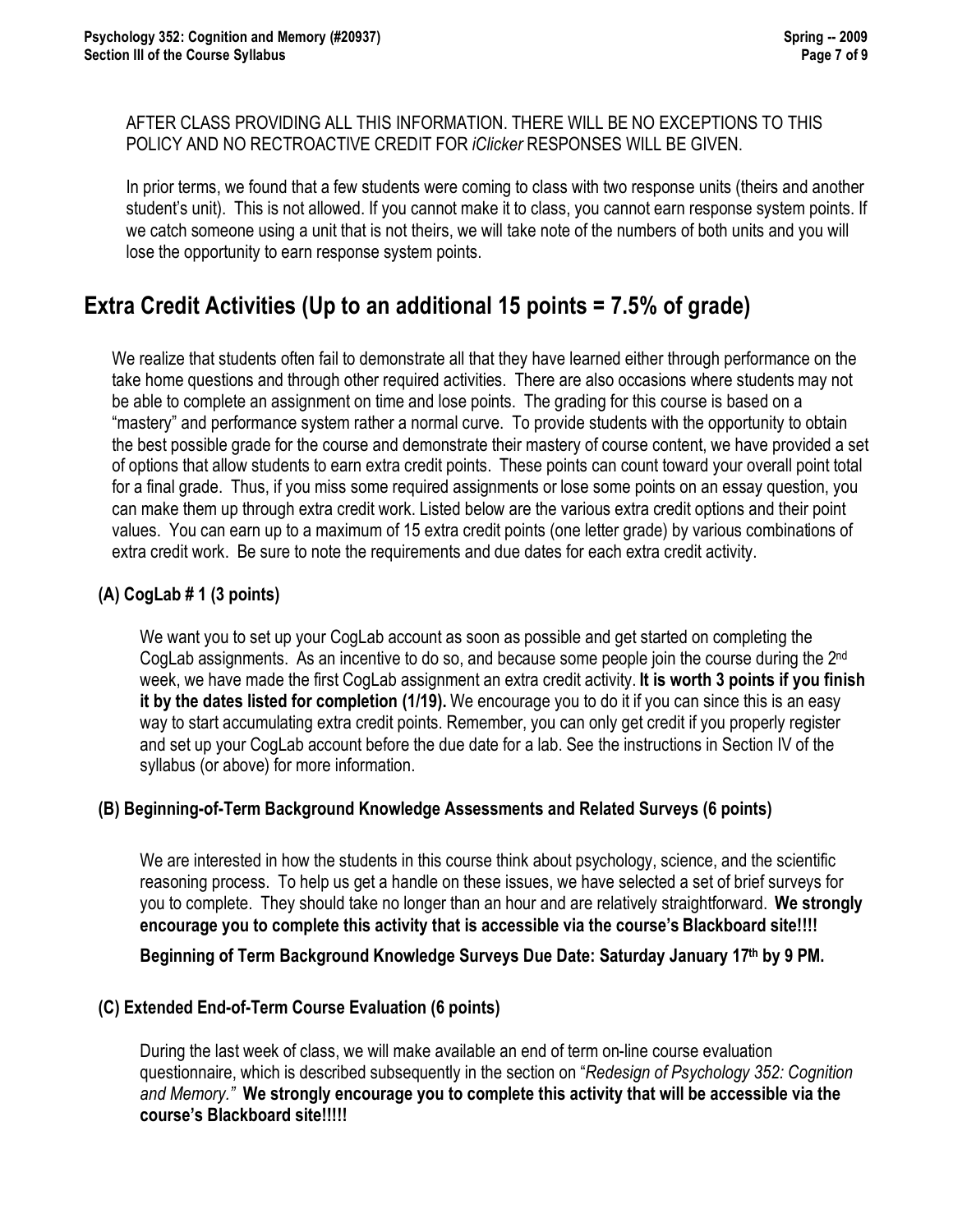#### **Extended On-line End-of-term Course Evaluation Due Date: Monday May 4th by 9 PM.**

#### **(D) Complete ONE of the Written Assignment Options for Extra Credit (up to 6 points)**

#### **In case you added the course late or failed to complete one of the other extra credit options, you can complete ONE of the following two written assignments and earn up to 6 points in extra credit.**

We have to be able to comprehend your ideas in order to give you credit for them. Therefore, we suggest you re-read your paper and/or give it to someone else to revise after you have finished it to make sure your sentences are clear, your thoughts are accurately expressed, and all parts of the assignment are completed – these will be graded somewhat leniently but you will only get full credit for quality work.

These assignments should be 2 pages long (850 words max) and you must follow the requirements for writing assignments (formatting, referencing, and other) specified in section VI of the syllabus.

#### Written Extra Credit Assignment Due Date: Monday April 27th by 9 pm.

**As with other written assignments you are to "turn this in" by uploading a WORD document into the proper folder on the Blackboard site for the course (under Assignments, Extra Credit, then Written Assignment).**

#### **1) Extra Credit Written Assignment Option 1: Attend and Report on a Cognitive "Event"**

You can attend a cognitive "event" and get credit if you write up a quality reaction. A cognitive "event" is a presentation or colloquium with a cognitive theme.

The written report should contain a brief summary of the topic of the presentation and a discussion of how the content was or was not related to topics covered in class. You should describe the cognitive themes form class in sufficient detail to explain how the presentation added to your knowledge of the topic and to explain any differences between what was presented in class and at the event. In addition, you should describe what you learned from the event and how it made you think differently about the topic. Remember, you will get credit based on the quality not the length of this assignment.

**Note:** If you plan on doing this option, you might want to discuss the event you are planning to attend with us beforehand because seating may be limited at some events and you will only get credit for events that are related to class content. Alternative proposals for what might count as a cognitive event will be entertained. We may announce some cognitive events in class, over email, or on the blackboard site. You can also check the following websites for announcements of relevant events:

Cognitive Psychology Brown Bags at UIC: http://litd.psch.uic.edu:8888/brownbag/ Colloquia sponsored by Learning Sciences Research Institute: http://www.lsri.uic.edu/

#### **2) Extra Credit Written Assignment Option 2: Read and React to a Cognitive Article**

You can choose one of the following articles to read for the purpose of writing a short report about its contents. For your report, type each of the questions below in bold and then answer each one in about a paragraph. The answers to the last two questions should be at least 5 sentences each.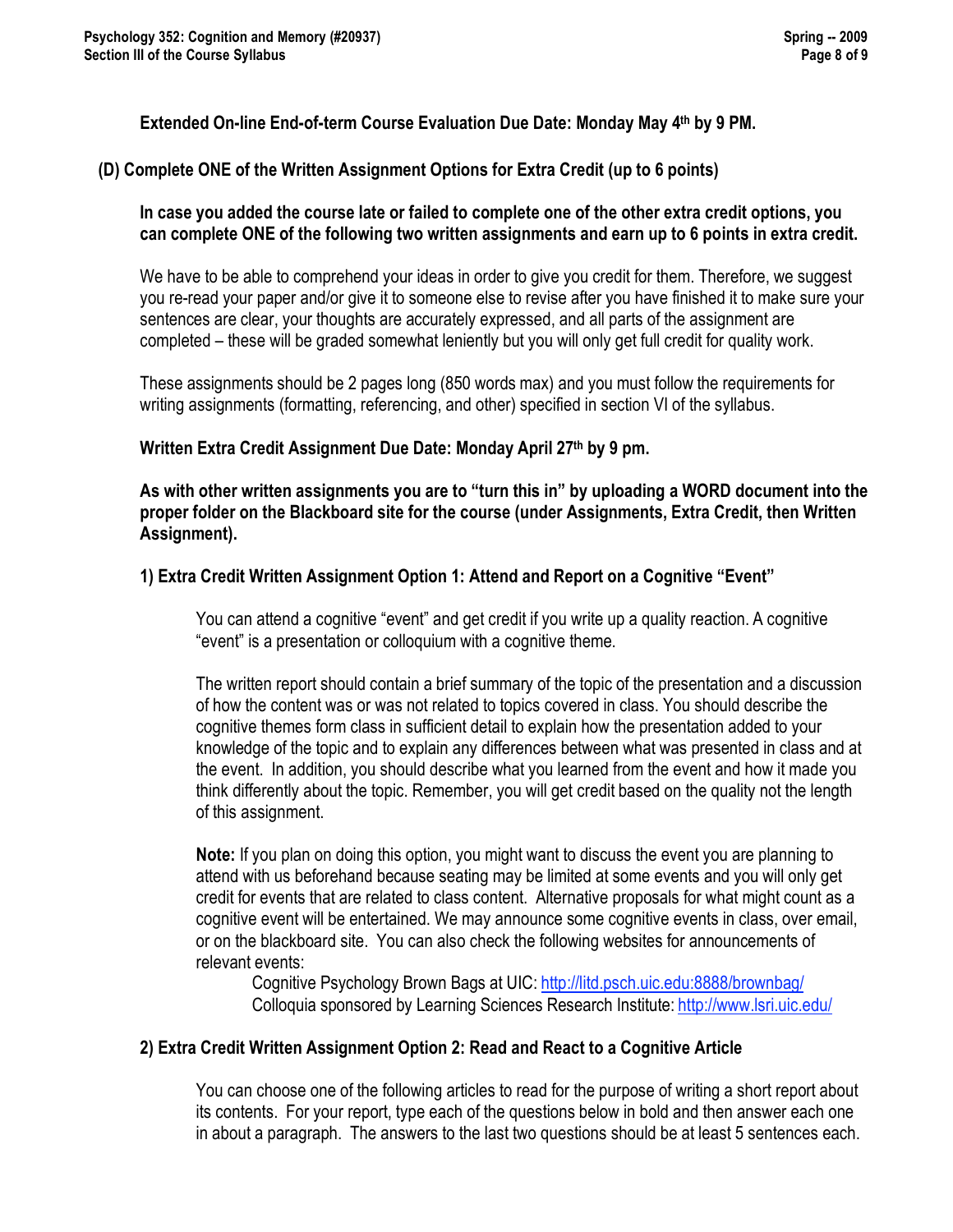1. What was the purpose of this research?

2. What did the researchers do? (Summarize method, including independent variables, groups and manipulation(s), and dependent variable(s))

- 3. What were the main results?
- 4. What is the take-home message (conclusion)?

5. Are there any problems with the research or do you have any criticisms? Is there anything you would do differently? You should use this opportunity to evaluate the research using the skills you have learned this term.

6. How does the content and/or results of this article relate to class content?

#### **Possible articles to use for this assignment:**

- Beilock, S.L., & Carr, T.H. (2005). When high-powered people fail: Working memory and "choking under pressure" in math. *Psychological Science, 16(2),* 101-105.
- Conway, A.R.A., Cowan, N.A., & Bunting, M.F. (2001). The cocktail party phenomenon revisited: The importance of working memory capacity. *Psychonomic Bulletin and Review, 8,* 331-
- German, T.P., & Barrett, H.C. (2005). Functional fixedness in a technologically sparse culture. *Psychological Science, 16(1),* 1-5.
- Hecht, H., & Proffitt, D.R. (1995). The price of expertise: Effects of experience on the waterlevel task. *Psychological Science, 6*(2), 90-95
- Lewandowsky, S., Stritzke, W.G.K., Oberauer, K., & Morales, M. (2005). Memory for fact, fiction, and misinformation: The Iraq war 2003. *Psychological Science, 16(3),* 190- 1995.
- McCarley, J.S., Kramer, A.F., Wickens, C.D., Vidoni, E.D., & Boot, W.R. (2004). Visual skills in airport-security screening. *Psychological Science, 15(5),* 302-306.
- Schmolck, H., Buffalo, E.A., & Squire, L.R. (2000). Memory distortions develop over time: Recollections of the O.J. Simpson trial verdict after 15 and 32 months. Psychological Science, 11(1), 39
- Strayer, D.L., & Johnston, W.A. (2001). Driven to distraction: Dual-task studies of simulated driving and conversing on a cellular telephone. Psychological Science, 12, 462-466.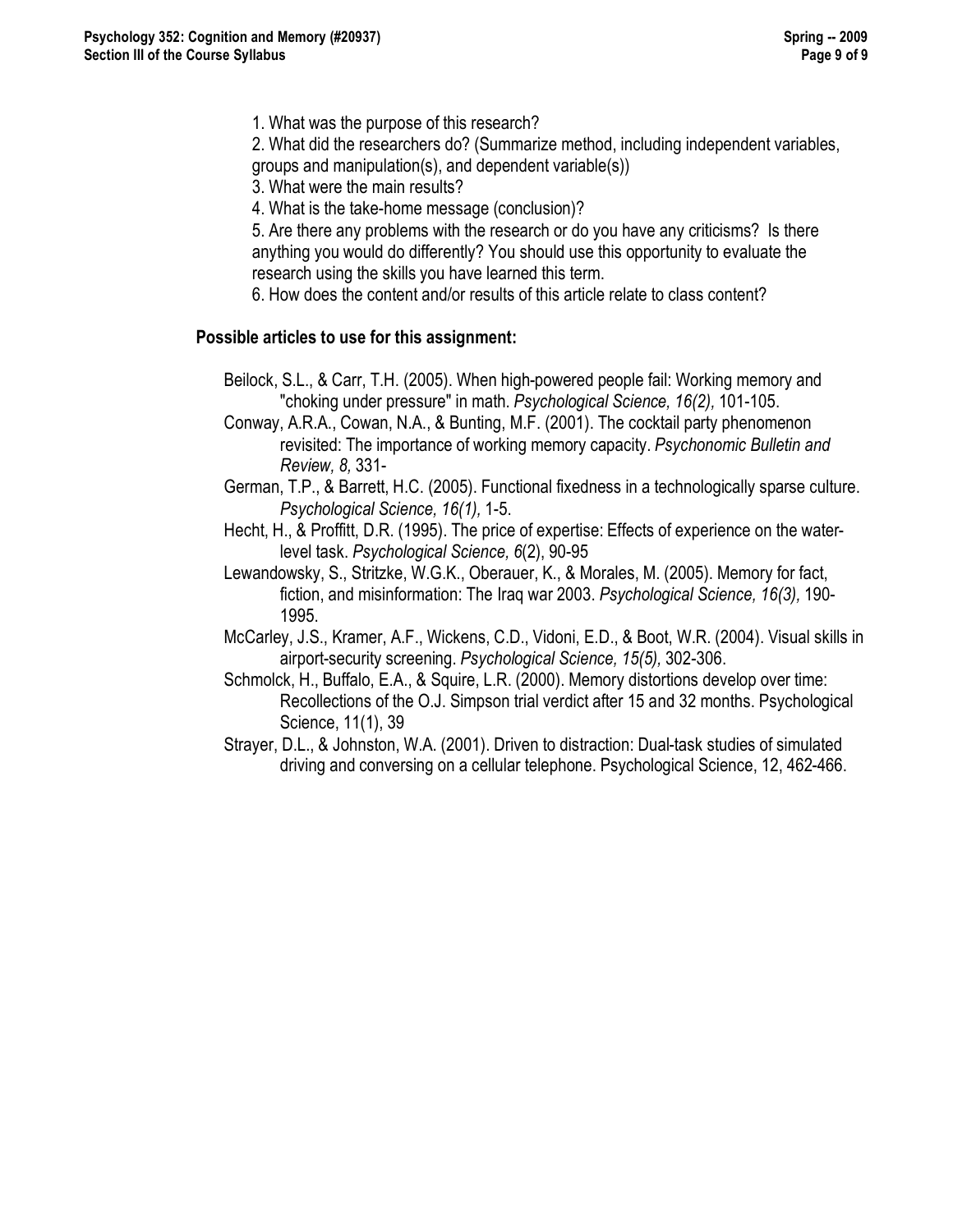# *IV. CogLab Users Guide and FAQ*

#### **Overview of CogLab and this document**

There are two types of online experiments (or CogLabs) that you will be required to participate in for this class. Most are part of the commercially available CogLab package published by Wadsworth. However, some have been created by Jordan Lippman and Dr. Pellegrino and are hosted at UIC (i.e., the UIC CogLabs) to supplement the labs available in the Wadsworth package.

**Section III of the syllabus provides an overview description of the assignments.** 

**This Users Guide and FAQ is the first place to look if you have any questions about the Wadsworth CogLab package or the UIC CogLab, or if you have questions about grading issues. The following questions are answered in this document:**

# **Scott (shinze2@uic.edu) is responsible for Wadsworth CogLabs**

**Wadsworth CogLab FAQs Answered Below (white background – starts on page 2):**

- **1. What is the Wadsworth Group ID and Password for our Class?**
- **2. How do I purchase access to Wadsworth's Online CogLab?**
- **3. When do I need to set-up and register my Wadsworth CogLab account?**
- **4. How do I set-up and register my Wadsworth CogLab account?**
- **5. How do I start completing Wadsworth CogLabs?**
- **6. What do I do if I cannot set-up my Wadsworth CogLab account, forgot my Wadsworth CogLab log-in ID or password, or I cannot complete Wadsworth CogLab experiments?**
- **7. I think I set everything up correctly, can you check to make sure I did (and fix it if I didn't)?**
- **8. I completed all the labs for a Wadsworth CogLab assignment on time, but I didn't get any (or just partial) credit in Blackboard, what happened?**

## **Jordan (jlippman@uic.edu) is responsible for UIC CogLabs**

**Online UIC Measures FAQs Answered Below (gray background – starts on page 7):** *Including UIC CogLabs, Online Extra Credit & Scientific Reasoning Activities*

- **1. How, when, and where do I complete the UIC Online Measures?**
- **2. How is credit assigned for UIC Online Measures?**
- **3. My computer crashed while I was doing a UIC online task, what should I do?**
- **4. I just completed a UIC online task, how do I know if I will get credit?**
- 5. **I completed the all the parts of the UIC Online assignment on time, but I didn't get any (or just partial) credit in Blackboard, what happened?**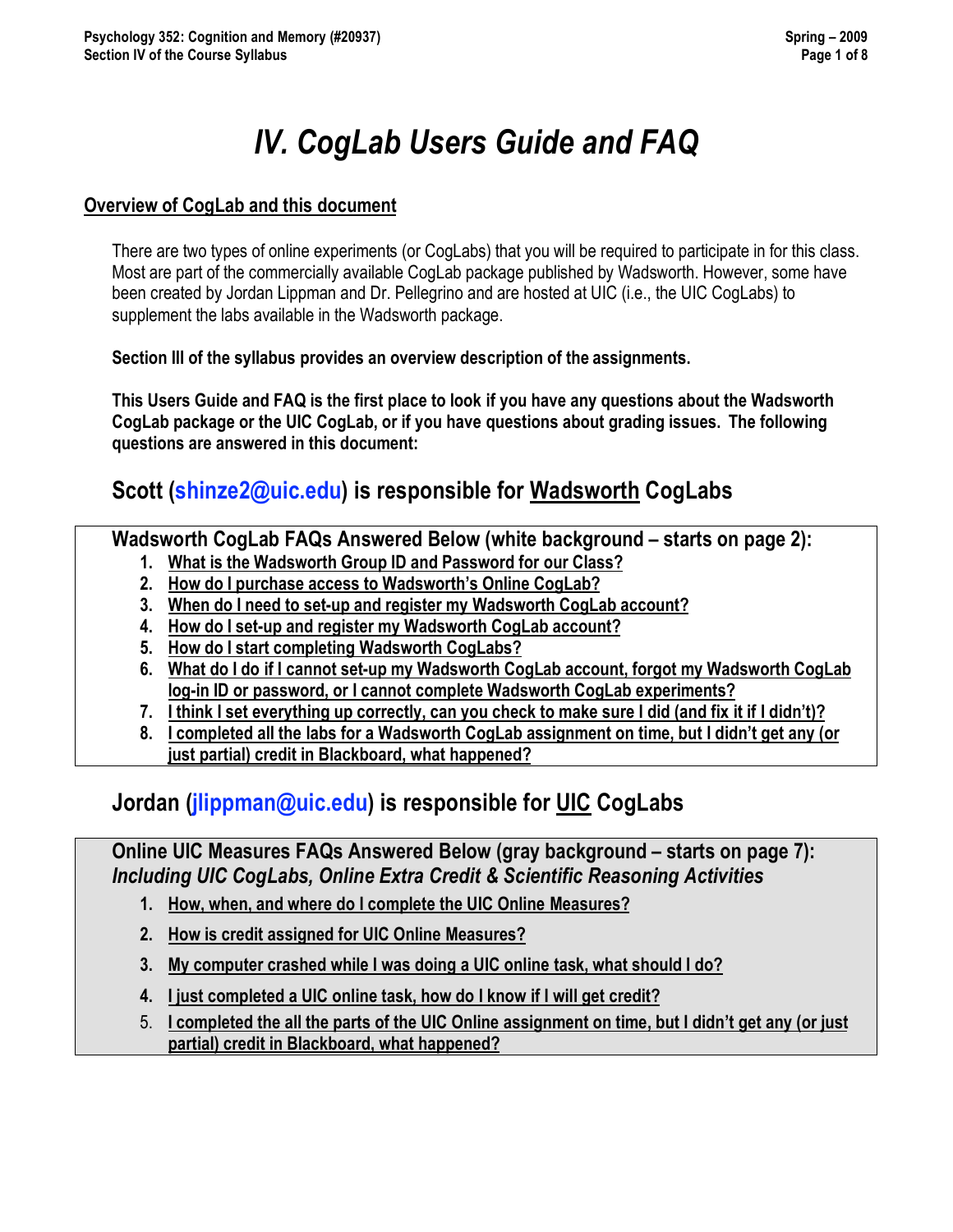## **Scott (shinze2@uic.edu) is responsible for Wadsworth CogLabs**

# **Wadsworth CogLab Package FAQs Answered**

#### **1. What is the Wadsworth Group ID and Password for our Class?**

The group ID: *psch352spring09*. The Group access password: *psch352*

#### **2. How do I purchase access to Wadsworth's Online CogLab?**

#### **There are two options for purchasing the required texts for the course.**

1) Purchase the bundled package (of the textbook, CogLab access code, and manuel) from the bookstore. 2) Purchase a used **2nd edition** textbook **– may be hard to find --** and then separately purchase an access code for **on-line CogLab**, **which is required for this course.** You can purchase the online access code (also called a pin code) separately for **CogLab** by going to *http://ecatalog.cengage.com/110/*, then entering "CogLab" in the search field in the upper right of the screen, then scrolling to select the  $4<sup>th</sup>$  option  $-$ **"CogLab Online Version 2.0 (with printed access card) 4rd Edition." (ISBN 978-0495107781)** A *word of caution: The CogLab access card is available for less at Amazon and other places online but you will not be able to make-up CogLab assignments if you do not have the access code before they are due.* 

#### **3. When do I need to set-up and register my Wadsworth CogLab account?**

#### **VERY IMPORTANT***: DO NOT SET-UP YOUR WADSWORTH COGLAB ACCOUNT UNTIL YOU HAVE READ THIS FAQ & WATCHED THE DEMO ON OUR BLACKBAORD SITE*

Although the first CogLab is extra credit, you will have to properly register and then set-up your account to receive the extra credit for the CogLab. At the very latest, you must set up CogLab before the due date of the 2nd CogLab. If you do not properly set up CogLab by this date, you will not receive credit for any of the CogLab assignments until you do set it up properly; **THERE ARE NO EXCEPTIONS AND WE DO NOT GIVE CREDIT RETROACTIVELY**. The following instructions will walk you through setting up your account and explain how to use the Wadsworth CogLab System. For more information, consult the CogLab Student Manual.

#### **4. How do I set-up and register my Wadsworth CogLab account?**

First, if you have not already done so, purchase an access (or e-Pin) code for CogLab. Second, follow these instructions:

- 1) Open your Web browser and go to http://coglab.wadsworth.com/Information/studentscreate.shtml
- 2) Go to the bottom of the Web page. There should be three text fields and one button. If these are not visible, your Web browser does not have Java (www.java.com) enabled or has an out of date version of Java. Go to the CogLab Browser Check (http://coglab.wadsworth.com/support/browsercheck.html) page for details.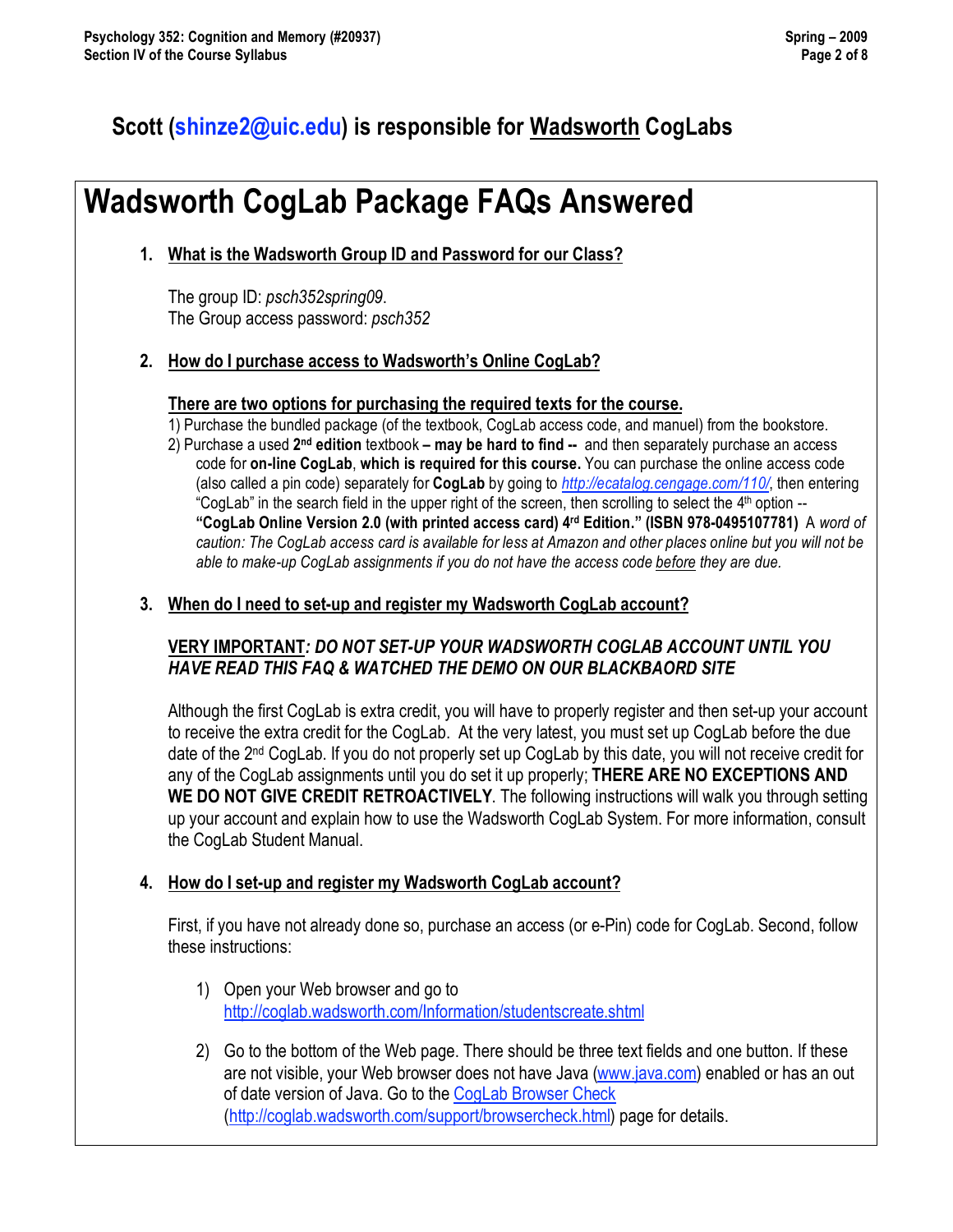- 3) You should read the following steps and they are also illustrated in a demonstration we have created.
	- a) In the top text field, enter the group ID: *psch352spring09*. In the bottom text field, enter the access password: *psch352*. In the third text field, enter your registration code. After filling in all the text fields, click on the *Submit information* button.

*Note: The registration code could be in one of several formats. It may be on a sticker on the inside front cover of your CogLab Student Manual. It may have been bundled with your textbook on a postcard. Or, you may have purchased a registration code electronically (sometimes this is also called an e-Pin). Do not purchase used CogLab registration codes! If the registration code has already been used, it will not work for you. Each valid registration code can be used only once.* 

- **b)** Your Web browser will connect with the CogLab server to verify your information. If the information is correct, a new window will appear. Make sure that the school name, instructor name, and class name are correct. If they are not, you may have accidentally accessed a different group than your instructor intended. The field marked as 'Your log-in ID:' lists your assigned log-in ID, which you will use to access your CogLab account and complete experiments. **You cannot change this log-in ID, so write it down.**
- **c) THIS IS THE MOST IMPORTANT PART (because failing to do this correctly will prevent you from being able to get credit on CogLab assignments):**
	- **1. In the spot for your first name enter your UIN (the 9 digits on your icard), then a comma and then your full name (first & last name separated by a space)**
	- **2. In the spot for your last name enter "psch 352" without the quotation marks.**
	- **3. Then enter a password, and a security question and answer.**

*For the security question and answer, try to pick something easy to remember but would be difficult for anyone else to guess (e.g., the name of your first pet).*

**4. Click on the** *Apply* **button.** 

*Your Web browser will again connect with the CogLab server to save your data and register your account. If all of your information is valid it will be saved, and then your registration code will be marked as being used.*

d) When your data are saved, your Web browser will load a new window that lists all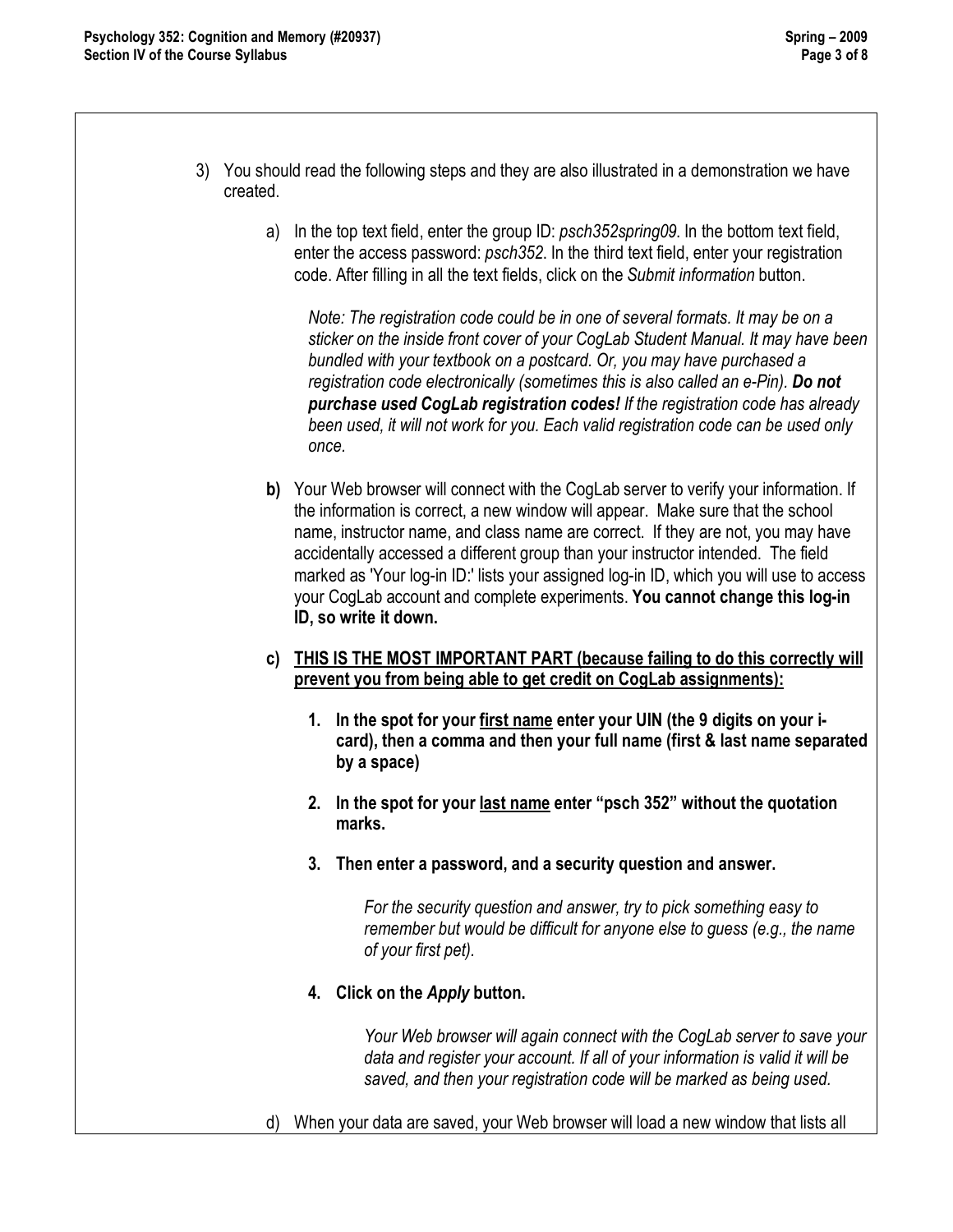the properties of your CogLab account. Especially important is the log-in ID and password. Print or save this Web page for your records.

*Note:* some pop-up blockers will prevent this window from appearing. If your data do not appear, click the link below the text fields to view this page. Go to the CogLab Browser Check page for details.

Make sure your Name is entered correctly it should be displayed in the following format: **"psch352, UIN, First and Last Name."** If it is not entered like this you will not be able to start earning credit when you complete Wadsworth CogLabs. However, you can follow the steps for question 7 below. Justin will use this information to connect your CogLab data with your grades in Blackboard.

*4) The next time a Wadsworth CogLab is due and grades are posted on Blackboard (up to a week after the due date), you will see that your Wadsworth CogLab log-in ID is listed in your Blackboard gradebook (your login ID has a phrase with a hyphen and a number after the hyphen, and only the number will be entered here) as will be the credit for the CogLab assignment you completed. Make sure that the Wadsworth CogLab log-in ID listed in your Blackboard gradebook is the same as the one in your Wadsworth CogLab account. If they are not identical, contact Justin immediately because you will not get credit for Wadsworth CogLabs until they are identical.* 

#### **5. How do I start using Wadsworth CogLab Online to complete assignments?**

- 1) To start doing experiments, point your Web browser to http://coglab.wadsworth.com. Select the experiment that you want to perform by clicking on the link. Read the information and instructions carefully. At the bottom of the page are two text fields and two buttons. Enter your log-in ID and password and then click on the *Submit information* button. After your log-in information is verified, the *Start experiment* button can be selected. Click on the *Start experiment* button to open a new window where the experiment will take place. You need to read the instructions before you can complete the experiment!
- 2) At the end of the experiment, the browser window will load a summary of your data for the experiment. When you see this window, you are finished with the experiment.
- 3) You can access details about your account, and view averages from your group and across the nation by directing your Web browser to http://coglab.wadsworth.com/Information/studentsaccess.shtml.
- 4) If you have any problems, contact technical support at http://coglab.wadsworth.com/support/techsupport.html

#### **6. What do I do if I cannot set-up my Wadsworth CogLab account, forgot my Wadsworth CogLab log-in ID or password, or I cannot complete Wadsworth CogLab experiments?**

Wadsworth recently released this version of CogLab and we cannot access your account or help you setup your accounts. However, we suggest you follow these four troubleshooting steps:

First, some general requirements are that you need to use a broadband internet connection. You also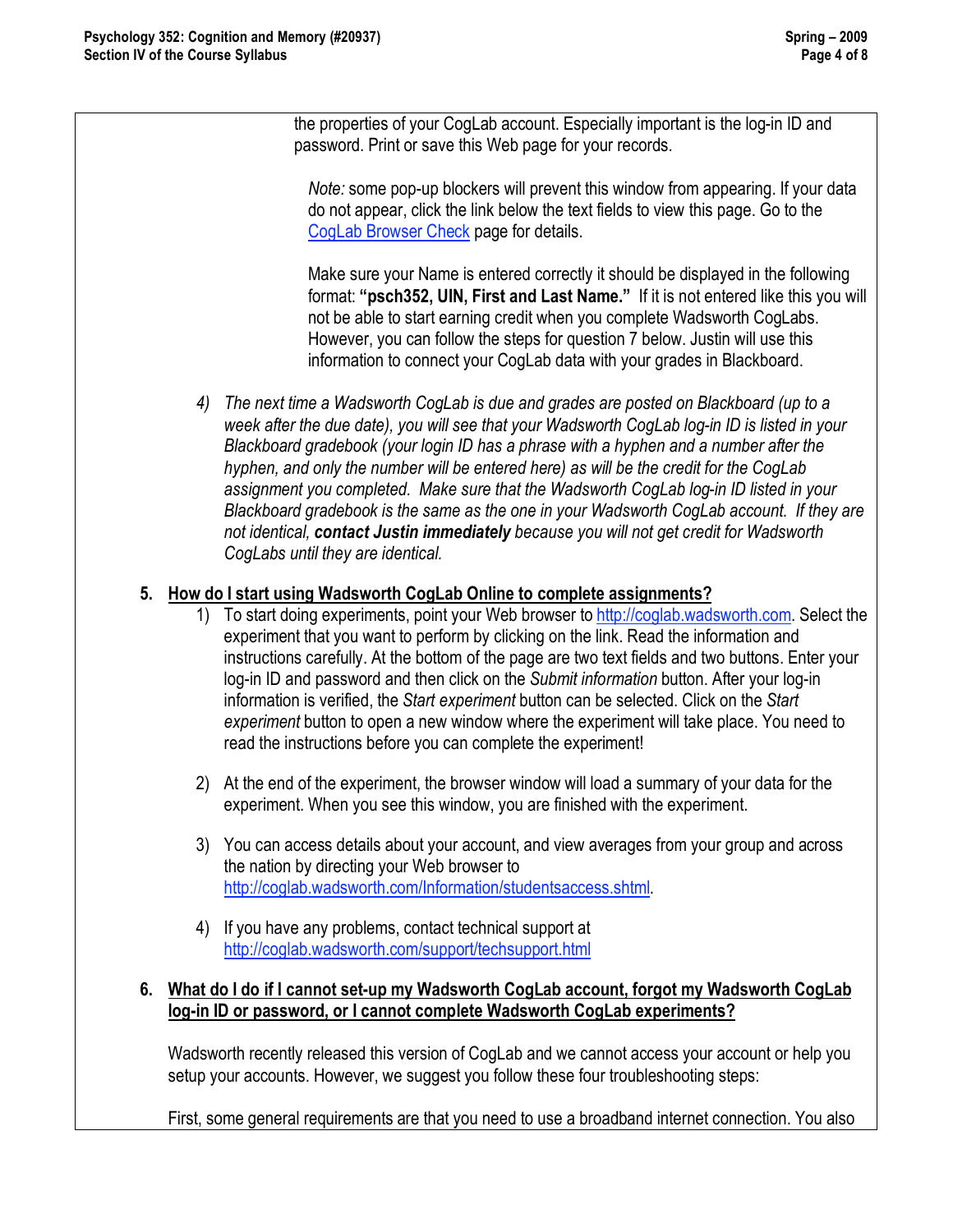need to use a compatible browser, so check if yours is compatible at http://coglab.wadsworth.com/support/browsercheck.html) and either upgrade or use a different computer: you can try downloading the newest version of java (www.java.com), try using firefox (www.firefox.com) instead of Internet Explorer, or try a Mac as well.

Second, if you are still having trouble accessing your account or completing labs once your account is set-up, please use the support resources available from Wadsworth (http://coglab.wadsworth.com/support/help.html).

Third, if your account is set up and you are registered properly **but you forgot your ID and password**, then look in the blackboard gradebook for your Wadsworth ID, and use the "forgot your password function" provided by Wadsworth on their website.

If all this fails, your fourth option is to email Scott at shinze2@uic.edu and specify your UIN, full name, and Wadsworth CogLab log-in ID. Make sure to provide a detailed description of everything you tried and what happened in response as well as what error messages you received or what went wrong. He needs all this information so he can help you.

#### **7. I think I set everything up correctly, can you check to make sure I did (and fix it if I didn't)?**

We cannot check to see if you have properly registered your Wadsworth CogLab account, and we cannot fix your account if you failed to set it up properly. However, you can do this yourself. Follow the steps below and watch the demonstration "How to fix your CogLab set-up" posted at http://litd.psch.uic.edu/courses/qa/spring09/CoglabSetupDemos.html

There's a link on the main CogLab page (under "Students" under "Account Information") to "Access your account". The link is http://coglab.wadsworth.com/Information/studentsaccess.shtml. Once logged into your account you can access your account to see if it was properly registered and you can modify your information if it was not. **It is important that you do this, as no retroactive credit is given for improperly set-up CogLab accounts.** When you look up your account information, your Name must read as **psch352, UIN, First Name Last Name.** If it is not, you must fix it*. Note: you only have one field for your name now instead of the two fields for First and Last name when you initially registered but that is ok.* 

According to Wadsworth tech support, it is easy to change your CogLab account information, such as your Name, once you registered. You can update your name by going to your account information, deleting your security answer, question, and password. Then you will be able to delete and rewrite your name in the proper format described above. Then click save (or apply) and log-out of your account. When you have done this, log back into your account to make sure your name was updated.

*One week after the next CogLab assignment is due date, check the Blackboard gradebook. Your Wadsworth CogLab log-in ID number (without the part before the hyphen) should be stored in your*  gradebook. IT MUST BE IDENTICAL TO the log-in ID shown in your Wadsworth CogLab account. If it *is not, either (a) you did not properly register your CogLab account and won't get credit for CogLabs until you do, or (b) it was Scott's mistake and you should email him immediately with ALL OF THE FOLLOWING: your UIN, full name, Wadsworth CogLab log-in ID, the "Name" in your Wadsworth CogLab account, and your CogLab ID as listed in the Blackboard Gradebook.*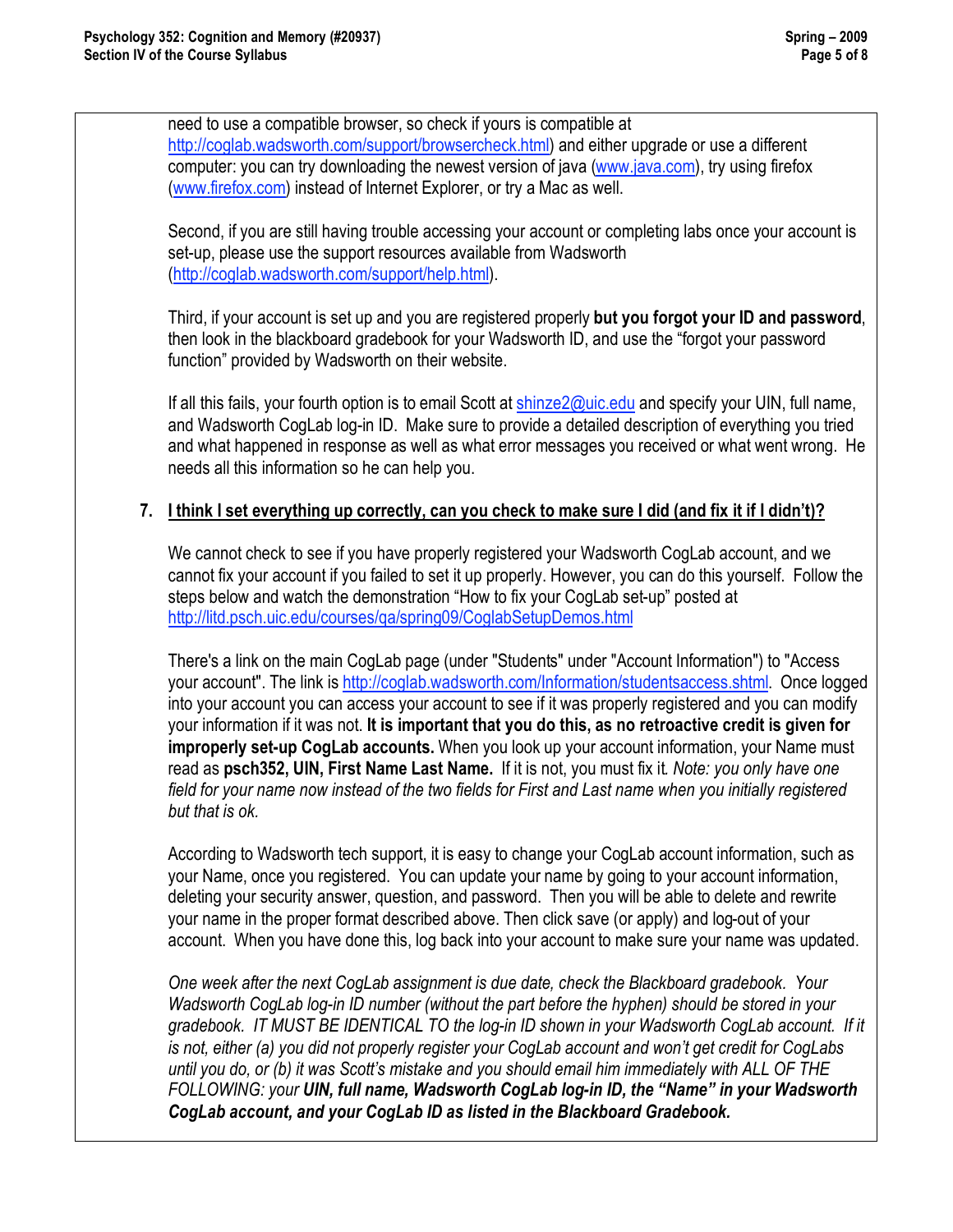#### **8. I completed all the labs for a Wadsworth CogLab assignment on time, but I didn't get any (or just partial) credit in Blackboard, what happened?**

Grades for Wadsworth CogLab assignments are posted up to a week after their due date in Blackboard. Until the grades are posted, we cannot tell you if you will get credit. However, there is something you can do before grades are posted -- you can login to your Wadsworth CogLab account and view all the labs you have completed and when. If you completed all the labs for a week before the due date you should get full credit when grades are posted – provided your CogLab account is registered properly. Registering your CogLab account means you completed all the steps listed under question 4 above. You can follow question 7 to check and fix your account.

If you didn't get full credit for a CogLab assignment but you think you should have, either you didn't complete one or all the labs before the deadline or you did the wrong labs. However, it is also possible that Scott made a mistake. If you completed all the labs for a given week and did them before the deadline you should have gotten get full credit. If you didn't get any credit, or if you got partial credit, follow the troubleshooting steps below.

#### Troubleshooting steps:

- 1) You should double-check that you completed the correct labs for a given week, which are listed in Section II of the syllabus. Surprisingly, more often than not, it turns out students who thought they should have gotten full credit but didn't, actually didn't do the correct labs – or they did them after the due date. If either of these things happened, you will not be able to earn credit for the lab in question, but you may have completed a future lab early – which will save you time later and is something positive.
- 2) Check to make sure you entered the correct information for your name in your Wadsworth CogLab Account. To check your account there's a link on the main CogLab page (under "Students" under "Account Information") to "Access your account". The link is http://coglab.wadsworth.com/Information/studentsaccess.shtml. Once logged into your account you can access your account information to see if your Name was properly entered and you can modify your information if it was not. **To properly register, your "first name" must actually be your full name followed by a comma and then your netid, and your "last name" must be your UIN.** If it is not, then you have not registered and set-up CogLab properly and you should fix it before the due date of the next CogLab so you can get credit when you complete it.
- 3) Make sure the CogLab log-in ID listed in blackboard exactly matches your actual Wadsworth CogLab log-in ID *(if the login ID has a phrase with a hyphen and a number after the hyphen, only the number will be entered in blackboard).* If it is not identical to your actual login ID, then you will not get credit even if you complete the labs on time. If it is not properly listed, and you have checked your Wadsworth account to make sure it was properly setup (and it was set up before the due date of the lab in question), then follow the instructions in the next step.
- 4) If all of this checks out, send Scott an email (at shinze2@uic.edu**)** with your UIN, full name, Wadsworth CogLab login ID from the online account, and exactly what is entered as your name in your Wadsworth, **and the date and time you completed each of the labs in question**. If multiple weeks of CogLab are in question, then provide the date and time for each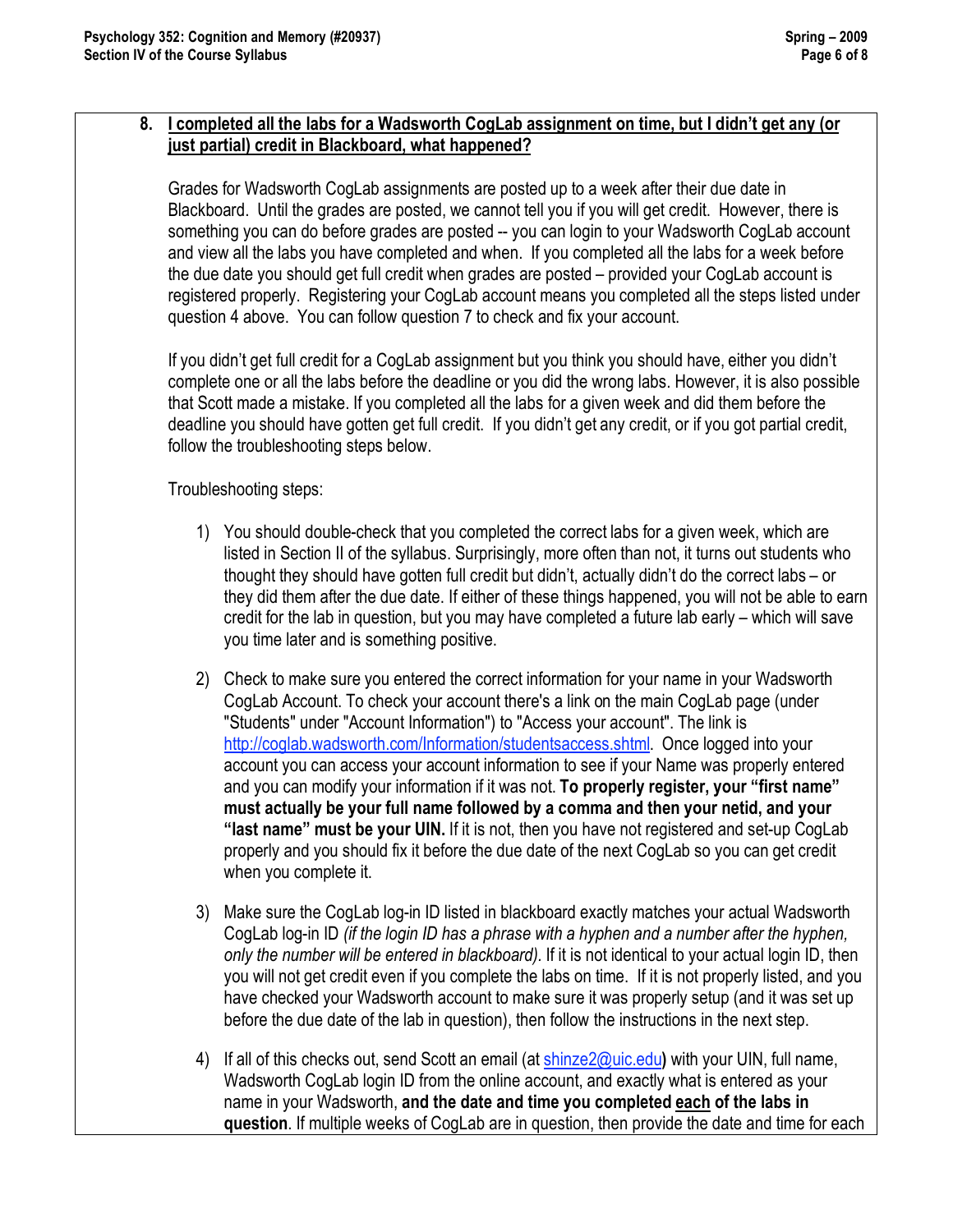lab of each week. If the information you provide me doesn't match my records, then I will ask you to print out the first page of the data for the experiments in question and hand that in to me (in my mailbox in BSB 1009) with your email, UIN, full name, CogLab ID, and what is entered as your Identifying Name in CogLab and your CogLab ID in the Blackboard Gradebook. When I receive this appeal from you, I will investigate the issue further. If it does check out, then I will give you credit.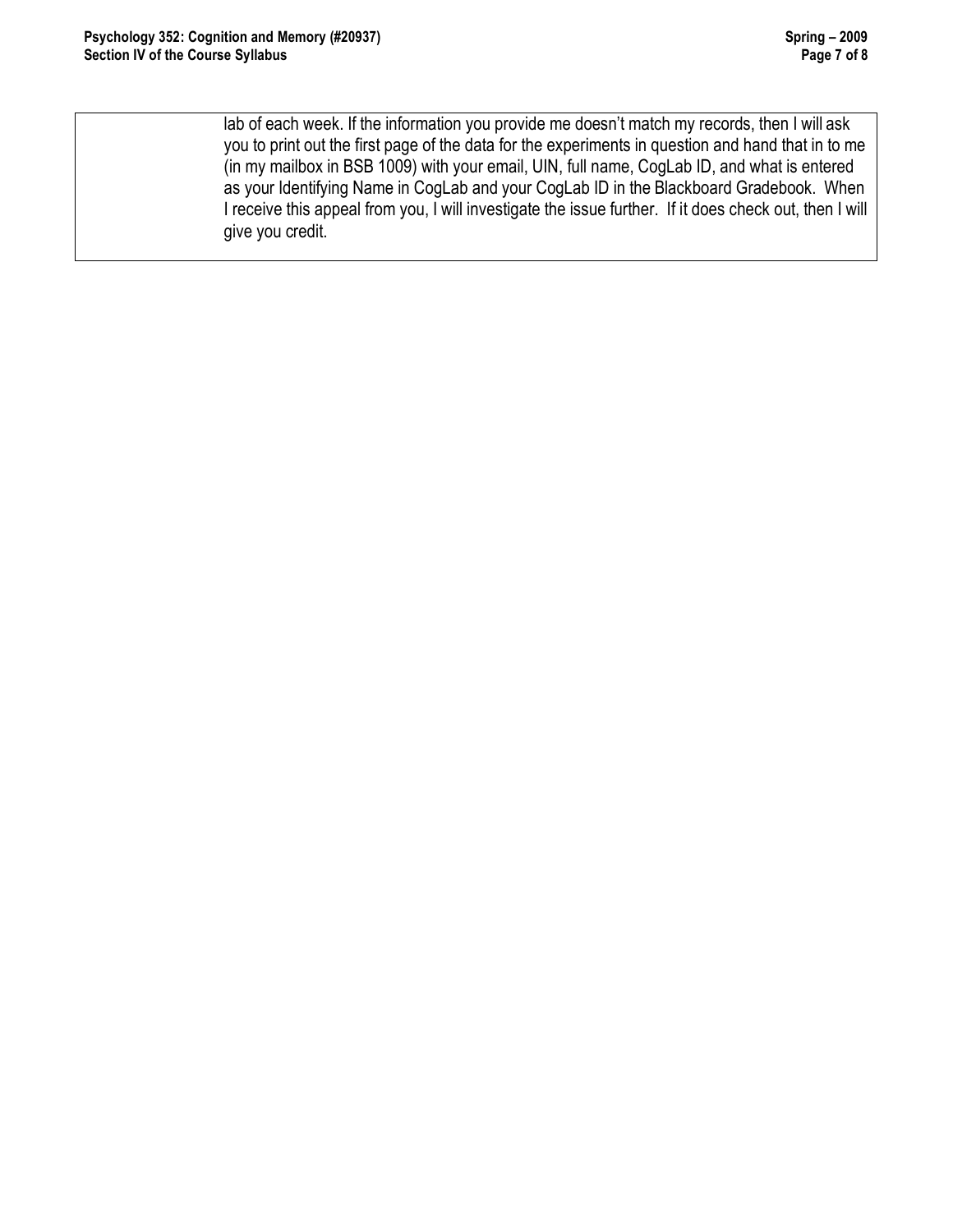# **Jordan (jlippman@uic.edu) is responsible for UIC CogLabs**

# **UIC CogLab Package FAQs Answered**

### **1. How when and where do I complete UIC CogLab assignments?**

You will be directed from Blackboard to a website we have created that has instructions and then links to the tasks. You must follow these instructions to receive credit

### **2. How is credit assigned for UIC CogLabs?**

To receive credit for UIC CogLabs you must follow the detailed instructions for each lab. Generally, you need to enter your UIN to receive credit and you will receive a thank you page at the end of the task that tells you your data have been saved. **It is a good idea to print this page and write the exact date and time you completed the assignment in case there are any problems.** 

Do not do any task or any part of any task more than once or you will not get credit. If your computer crashes or you think you should do it again, contact Jordan before doing anything.

Most importantly, do not blow off these tasks. People who click through or answer randomly may not get full credit. Assignment of credit is based on criteria that we have established over multiple semesters and decisions (reflected in the points in Blackboard) are final except in extreme cases or errors.

#### **3. My computer crashed while I was doing a lab, what should I do?**

If you were only in the instructions than you can restart your computer and start the lab over. However, if you had already began the lab, then email Jordan with your full name, UIN, and the date and time you did the lab and an explanation of what happened. DO NOT DO THE LAB TWICE -- IF YOU DO, YOU WILL NOT GET CREDIT.

#### **4. I just completed a lab, how do I know if I will get credit?**

Grades for UIC CogLabs are posted in Blackboard up to two weeks after their due date. Until that time we cannot tell you if you will get credit. However, if you see the thank you page at the end of the lab with your UIN number on it, then your data has been recorded. If you finished it on time and you answered it honestly (meaning you didn't just click through and pick random answers), then you should get credit.

If anything fishy happened while completing your lab, like it randomly asked you for your UIN in the middle of the task, then email Jordan with your full name, UIN, and the date and time you did the lab and an explanation of what happened.

#### **5. I completed the lab on time, but I didn't get any (or just partial) credit in Blackboard, what happened?**

If you completed the lab after the deadline then you didn't get credit. If you clicked through the lab, didn't answer questions honestly, or didn't try your hardest, then you probably got partial credit.

If you are sure you completed it on time and you did try your best to answer all the questions, and grades have been posted on Blackboard but you either didn't receive a grade or you received partial credit, then, send Jordan an email with your full name, UIN, and the date and time you did the lab – and an explanation of anything fishy that happened.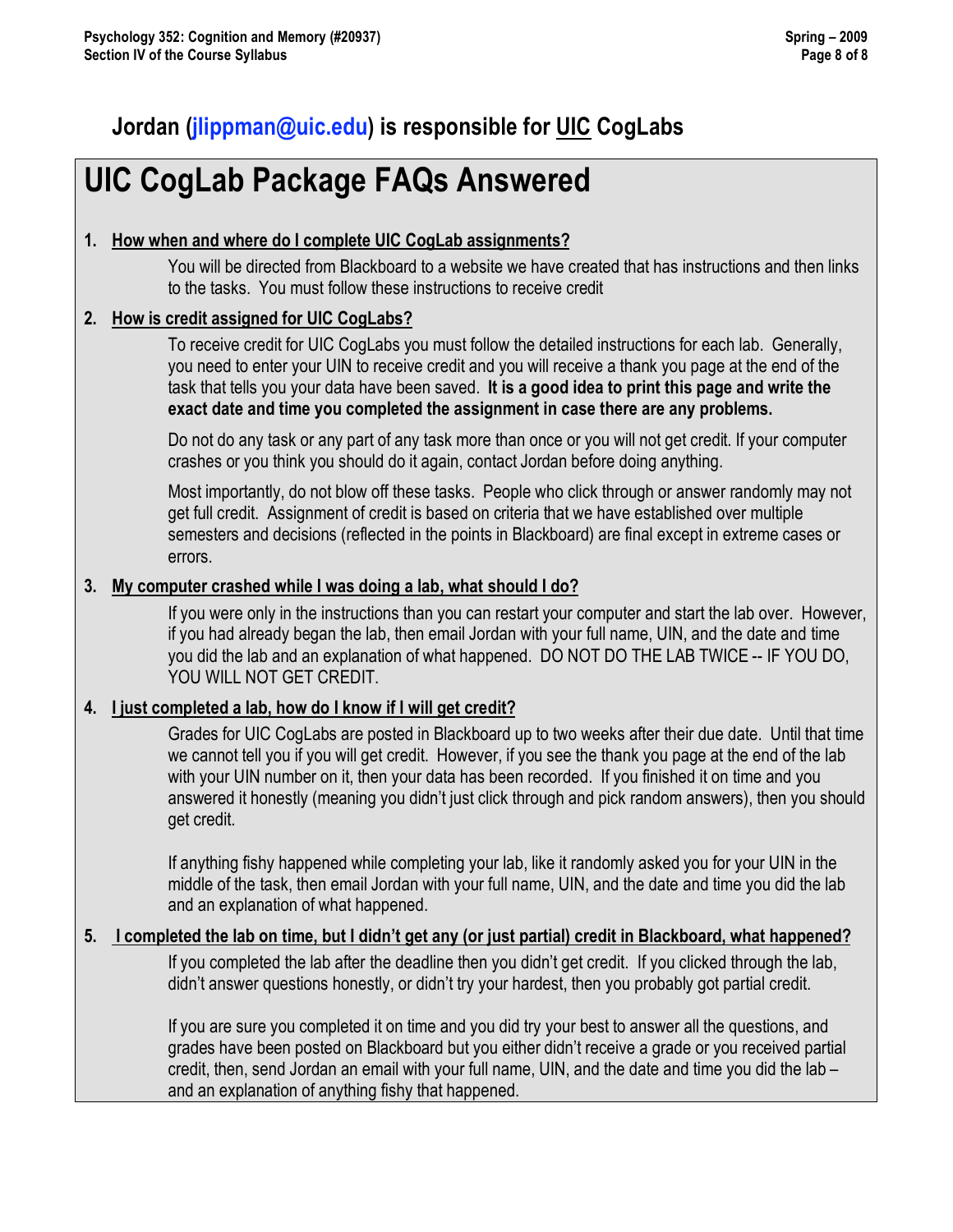# *V. Narrative Information About the Content, Structure, Organization, & Requirements of the Course*

#### **Course Objectives**

#### **We hope that this course will be an enjoyable, educational, and rewarding experience for everyone!**

This course will provide an introduction to the scientific field of cognitive psychology with a special emphasis on the relationship between theories and empirical evidence.

Our goal is not for you to memorize a list of names and dates and regurgitate them. Rather, we want you to develop an understanding of the major themes in cognitive psychology and to be able to communicate intelligently with others about them. In order to do this, you will need to become familiar with important definitions, theories, researchers and research methods and findings. **A major goal of this course is for you to learn to write effective scientific arguments while simultaneously developing your scientific thinking skills.**

After taking this course you will be able to explain what cognitive psychology is and why it is a distinct branch of psychology. You will have a basic understanding of the issues, theories and research methods of cognitive psychology. You will be able to critique research and findings and evaluate whether or not a piece of evidence provides support for a particular theory. You will be able to effectively use the basic terminology associated with cognitive psychology to interpret and discuss psychological issues. You will be able to see similarities and differences between competing theories or models within a specific topic area and - more importantly - you will be able to notice themes that cut across specific domains in cognitive psychology. You will develop a greater appreciation of how cognitive issues are present in everyday life and in popular culture. You will learn to be more critical of claims made in the media and elsewhere about cognition and memory. You will gain a better appreciation and awareness of your own thought processes and you will be able to use these processes more effectively.

To accomplish these goals, the course has been designed to include a number of activities and assignments that are intended to help you gain a deep understanding of the content and reasoning skills. So, this is a reading and writing intensive course and you will have to do between 4 and 8 hours of work each week outside of class to do well. However, the work you will do is not intended to be busy work.

#### **Overview of Cognitive Psychology**

Cognitive psychology is not like many other fields of science. Its object of study, the mind, is not directly observable. Cognitive psychologists make inferences about the properties of the mind based on indirect observations of how people perform on carefully designed tasks. Therefore, to properly evaluate claims and put them in perspective, students of cognitive psychology must understand the research methods and logic used to make conclusions.

Much of what you will learn in this course is not 'fact' in the traditional sense of the word. All theories and conclusions are provisional in the sense that they are the best explanations of experimental observations we have to date. However, they are not set in stone and often there are multiple competing explanations of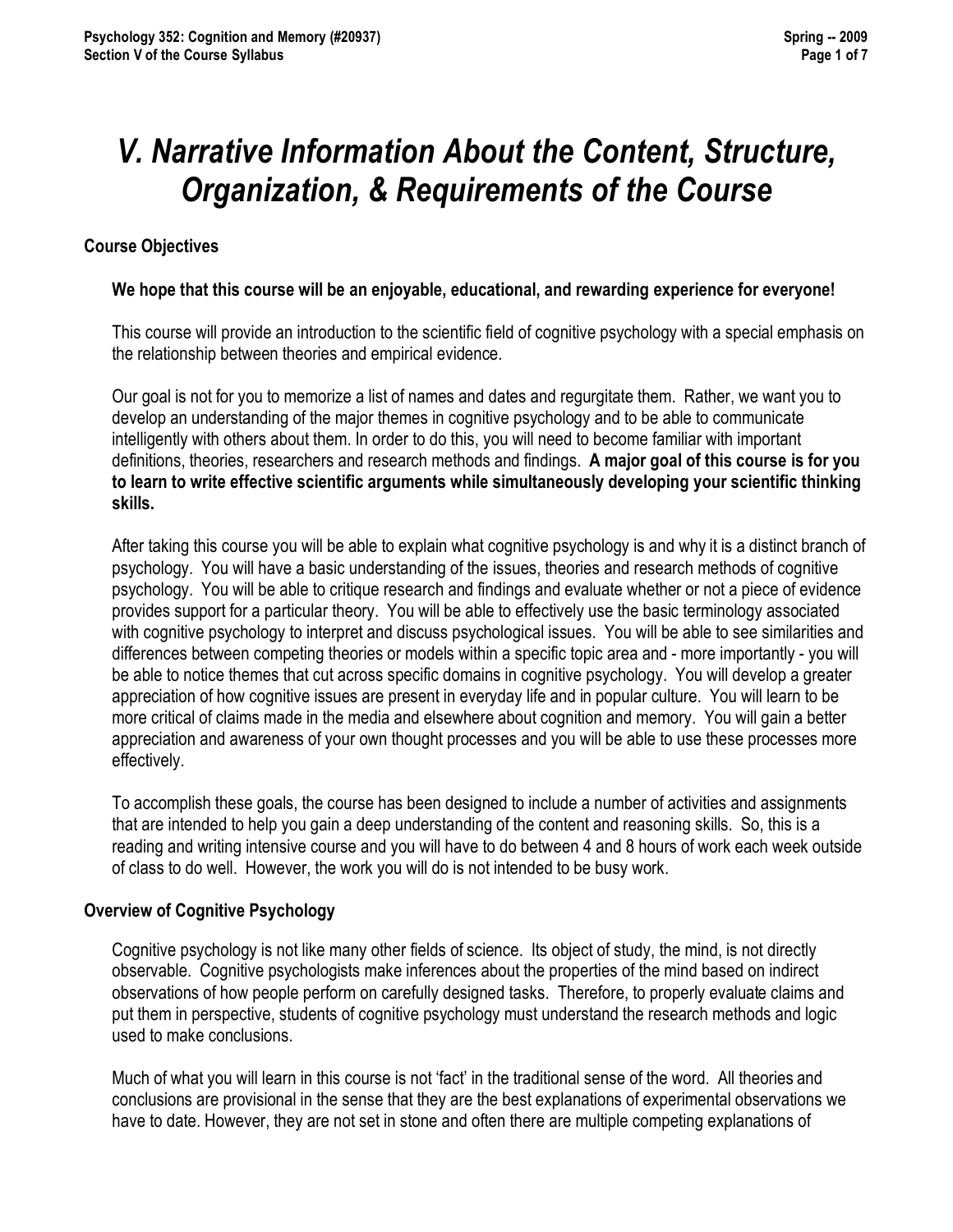cognitive phenomena. Theories are evaluated based not on who believes them but how well they can explain the outcomes of various observations. Theories are also evaluated in terms of explanatory power, usefulness for promoting research, applicability, and evolutionary significance.

#### **Course Content and Organization**

Generally, we will study the mental processes involved in acquiring, interpreting, storing, transforming, using, and of course forgetting knowledge. The content of this course has been organized to emphasize the role that knowledge has in memory and cognition.

The first and longest unit in this course will focus on the nature, form, organization, creation and use of knowledge stored in memory. We will begin discussing the profound influence knowledge can have on perception. Next, we will cover the nature and organization of knowledge representations. Then, we will consider how we are able create new memories and bring knowledge to bear on tasks despite the limited capacity of the human information processing system. In this second section we will learn about traditional and revised structural models of memory, strategies for improving memory, and the distortions (and exceptional memory) that can occur in memory as a consequence of the way the system works.

The second half of the course will cover aspects of "higher order" cognition including the relationship of language to thought and the comprehension and expression of thoughts with language. From there we will move on to various higher order cognitive functions such as reasoning, decision-making and problem solving, creativity and intelligence.

#### **Philosophy of Teaching and Learning and Rationale for Course Design**

#### *Philosophy of Teaching*

We love learning as well as thinking and studying about how people learn. We also love teaching, as well as thinking and studying how best to educate people. We think that student learning is best facilitated through the careful and principled design of learning environments and courses that foster the development of discipline specific knowledge and skill, increase interest and motivation to study the discipline, and as well as the development of life long learning skills and critical thinking. This is accomplished by basing design decisions on principles of learning and cognition (some of which are described in this document) and by coordinating teaching strategies (pedagogy), domain content (e.g., memory and cognition), and assessment techniques. We also believe that it is important to allow students the opportunity to interact with us and provide feedback about course design so that we can tailor the course to the needs of the current class of students.

We believe that students come to learning environments with a naïve understanding of the subject, with different cognitive strengths and weaknesses, learning styles and strategies, levels of self-awareness, confidence in their skills, as well as personal experiences, interests and socio-cultural-economic backgrounds. We believe that all these factors, as well as the nature of the content, our expectations of students, philosophy of teaching, classroom demeanor and interaction with students, and our ability to sense the aspects of the content that students struggle with all impact student achievement. We believe that fostering community learning with a relaxed, friendly and somewhat informal atmosphere is important.

Ideally, students are motivated to learn by an intrinsic intellectual curiosity about the mind, knowledge, learning, intelligence and other cognitive topics. However, to facilitate the development of student interest in cognitive psychology, we present the subject matter in a structured, logical, accessible (multi-sensory), comprehensible,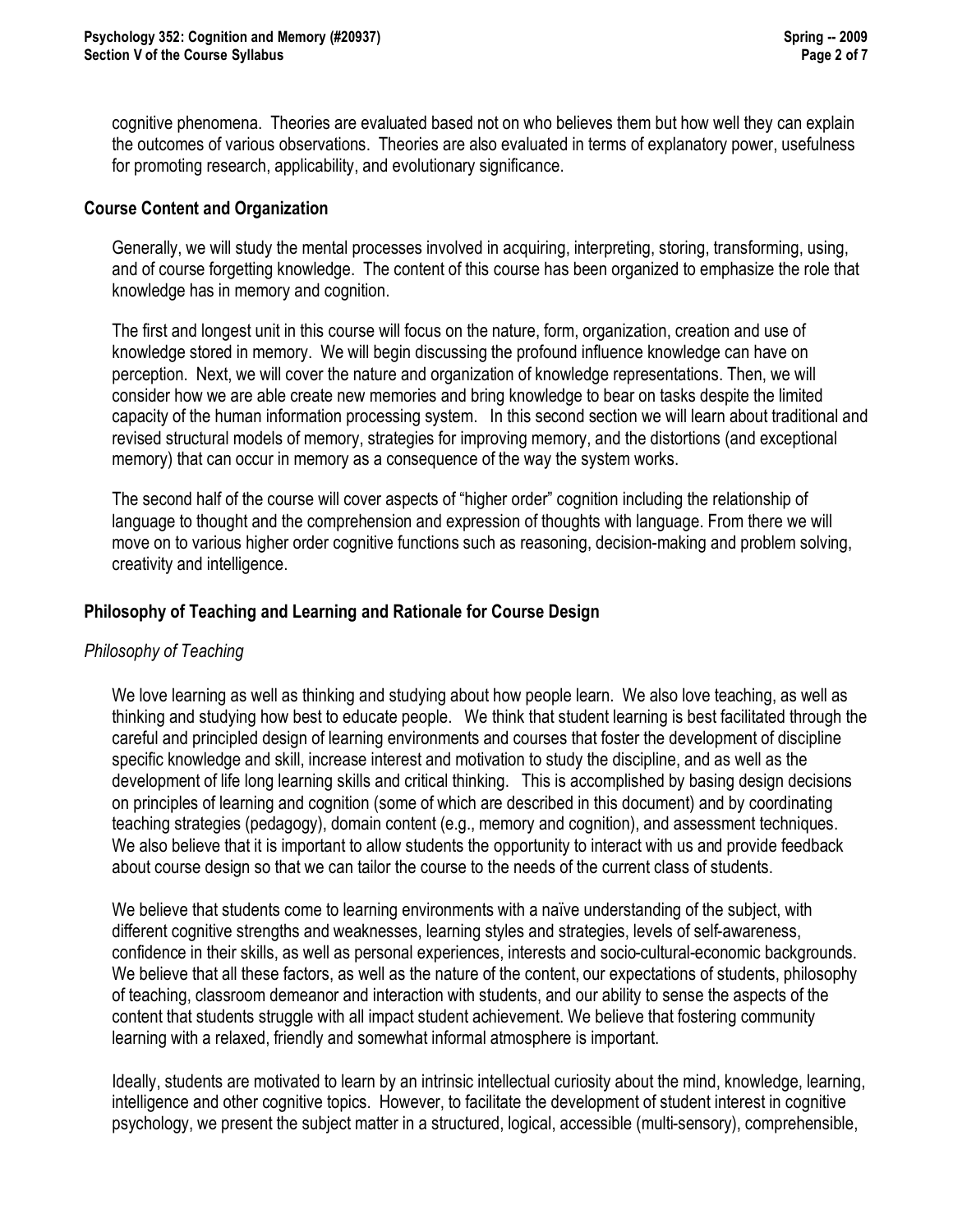and entertaining manner. We also foster student interest and motivation to study by providing a variety of ways for students' to interact with and discuss the subject matter and by helping them see its relevance to their lives.

While it is up to students to take responsibility for their learning and education, we do our best to support the development of self-regulated learning skills. We believe our approach to teaching allows students to construct their own understanding of the subject matter and discipline specific skills and achieve the educational goals we have set for the course.

#### *Philosophy of Learning*

Students learn best when they are motivated, interested and challenged. Students should attempt to relate class material to their lives and experiences. They should think critically and evaluate claims made by professors, scientists, textbooks, and the media. To succeed, students must take responsibility for their education and learn to approach academic tasks strategically. Effective students are aware of the strategies they use and the extent to which they have understood material that they have just learned, listened to, and/or read. Research on memory and cognition has shown that effective learning occurs when people:

- build new understanding by adding onto and revising pre-existing knowledge;
- distribute study over longer durations of time (instead of cramming the night before an exam);
- revisit the same material multiple times and from multiple perspectives;
- analyze new knowledge for meaning and relevance;
- link abstract concepts to concrete examples and experiences;
- attempt to apply what they have learned to new contexts and examples
- reflect on their thinking and learning and attempt to try new learning strategies such as those covered in this course.

Students should attempt to apply these and other concepts of memory and learning they will learn about in this class to their studies in order to become better students – not just in this class but other classes and "real life" as well. As a beneficial consequence of taking this course seriously, students will become more aware of their own cognitive processes as well as better thinkers and learners.

#### *Rationale for Course Desi*gn

We have designed this course so that students have numerous and varied opportunities to engage the material and express their understanding of what they have learned. Students will have first-hand experience with the phenomena discussed in the book and in class by participating in **online laboratory (CogLab) experiments**. Since you will have these experiences before you are exposed to the material in the book or in class, you will have a concrete foundation to support your developing understanding of cognitive phenomena – especially the linkages between and among theory, research design, empirical data, statistical evidence, and scientific argumentation.

Students will also have the opportunity to demonstrate what they have learned by writing answers to **takehome essay questions** of different types. The **Theory-Evidence essay questions** are designed to get you thinking about the nature of theory, evidence and argumentation in cognitive psychology and give you an opportunity to learn to write a well-structured essay that brings them together in a coherent fashion. The **Daily Life essays** will ask you to think about how the major themes in each unit relate to and help explain your daily experiences.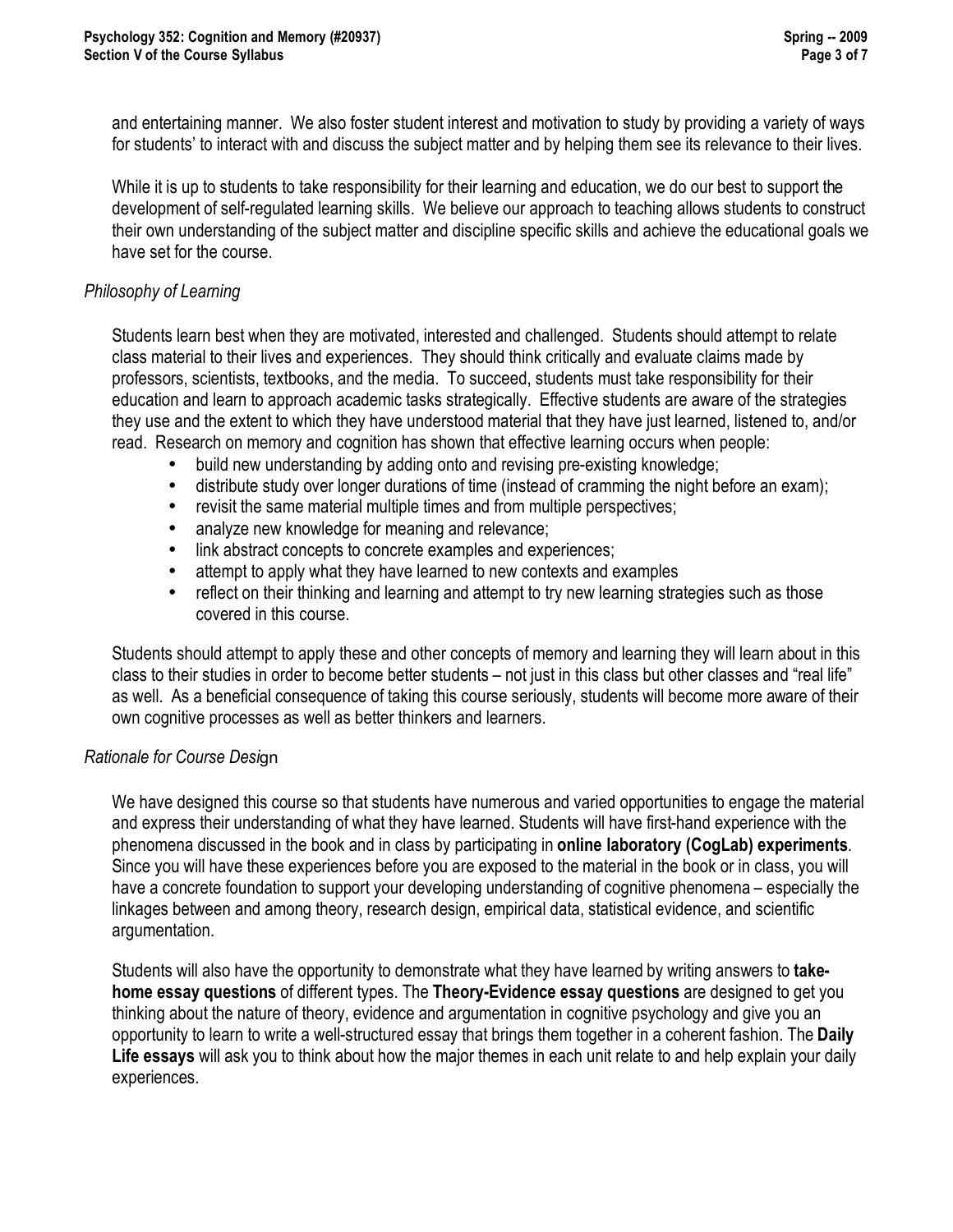Five **Scientific Reasoning Activities** have been designed to help students learn to create high quality arguments for this class and to promote the development of their scientific reasoning skills. There is a particular focus on developing their ability to think about the relationship between theory and evidence. We will provide more detailed information about these activities as they come up during the term but some initial information is provided in section III of the syllabus.

We will help build on and revise pre-existing knowledge and beliefs about cognition by discussing the results of the **background knowledge questionnaire** in class. In addition, students can earn extra credit by submitting a reaction to a cognitive 'event' they attend such as UIC cognitive psychology Brown Bags, lectures, presentations or colloquia, and/or by reading an interesting paper on cognition and writing a brief report on its contents.

#### **Ongoing (Re)Design of Psychology 352: Cognition and Memory**

Dr. Pellegrino has taught this course in the Fall 2002, Fall 2003, Spring 2004, Fall 2004, Spring 2006, Fall 2006 and Spring 2008 semesters with Jordan Lippman consistently serving as a TA. As a result of those experiences and lengthy discussions with Jordan and TAs like Rob Youmans and Sharon Obeidallah, as well as considerable, thoughtful feedback from the Fall 2003, Spring 2004, Fall 2004, Spring 2006, Fall 2006, and Spring 2008 students, we have continuously updated the course to help more students become engaged and interested in the material we cover and to do it in a way that isn't overwhelming in terms of assignments. The design of the course in which you are about to participate is the result of these ongoing efforts.

Dr. Pellegrino and Jordan have been engaged in a very systematic approach to designing this course. In fact, these efforts are part of an ongoing research project and we have presented some of our findings at national conferences. We have thought seriously about what we want students to get out of this course, the kinds of activities students should complete, how we should present the material, how we could encourage social interaction and how we should assess student achievement. We have previewed countless textbooks, online syllabi of similar courses at other institutions, and interviewed professors and TA's who have taught this course here at UIC in the past few years. Many changes were made in the Fall of 2003 and students in the course gave us detailed reactions about what they liked and disliked, issues of workload, the most meaningful assignments etc. The course plan was changed somewhat for Spring of 2004 and again we received extensive feedback from students that led to further revisions for the Fall of 2004. We received further feedback from the Fall 2004, Spring 2006, Fall 2006 and Spring 2008 students about ways to improve the course and we have incorporated many of those ideas into the current design. Thus, the current course plan is a result of successive refinements in an attempt to create the best possible outcome for everyone *– the students, the TAs and the professor.*

In order to assess the effectiveness of our ongoing redesign efforts we would appreciate it if students would provide us with thoughtful and honest feedback in an **extended end-of-term evaluation** of the course content and design that we will make available online. This evaluation will be more extensive than the standard UIC end-of-term evaluation, which we will also ask you to complete. Since we would like the entire class to provide us with this feedback, we will be offering extra credit points to students who complete the extended end-of-term evaluation.

We also realize that students take this course for a number of different reasons. Some students are simply taking this course to fulfill a college requirement. Some students are psychology majors and others are not. Some people are interested in a specific aspect of the course, while others have a general curiosity and just want to see what it is all about. Some students want to go on to pursue graduate education in the cognitive sciences or a related field and others think this subject matter might help them in their current or future careers.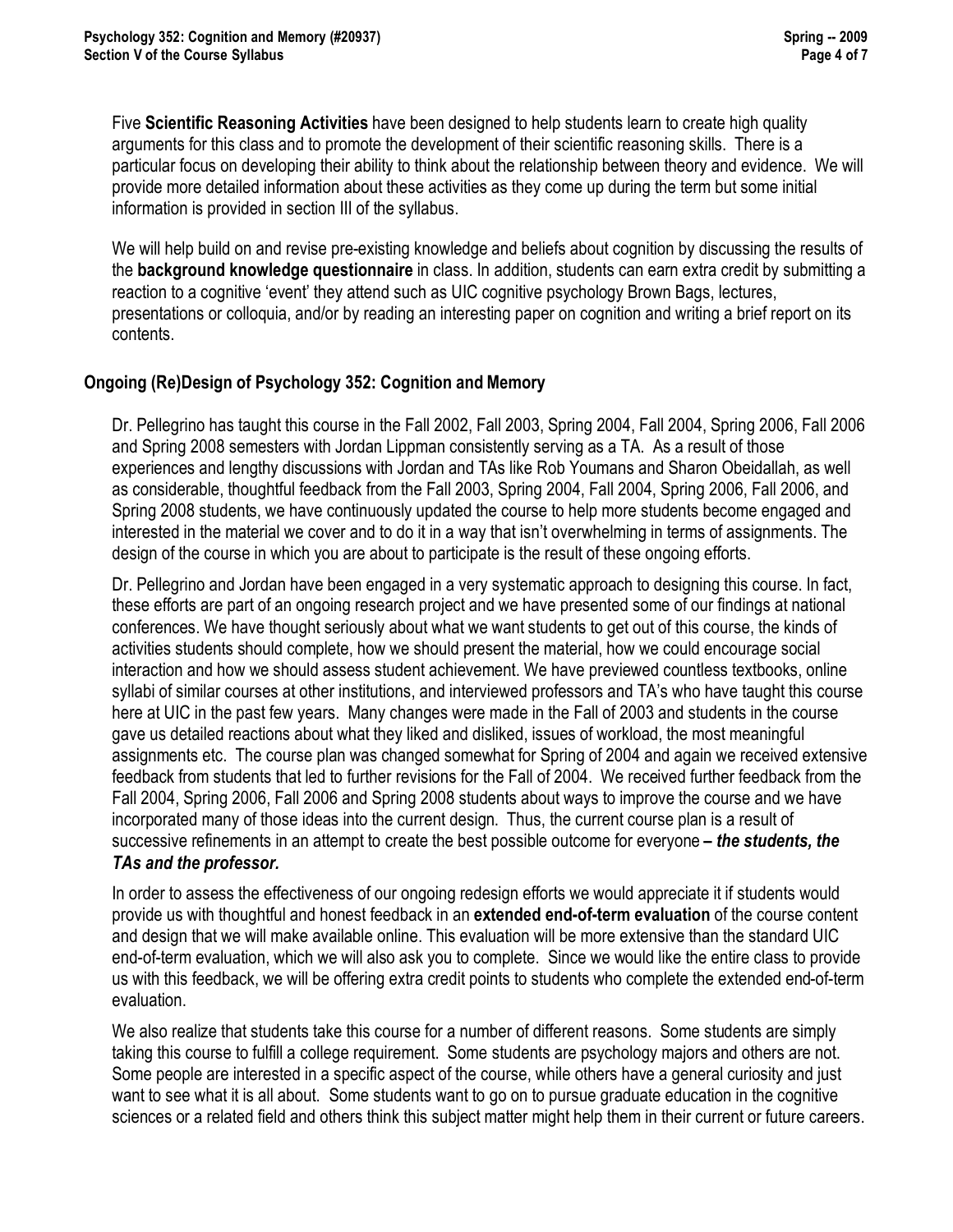We want to find out which students think the course is beneficial and engaging and which think it is a waste of time and boring. This information will help us continue to redesign the course to make it more in line with the needs and interests of future UIC students who take it.

So please keep in mind aspects of the course you do and do not like and why you feel the way you do. Think about how we have designed this course based on the principles described above and as the term progresses think about whether we have succeeded or failed to accomplish our goals. Where have we succeeded or failed and why? What should be changed and why?

In addition to the end-of-term evaluation, we may ask students' to give us feedback about the course at various points during the semester. Such a course evaluation can be used to make changes in the course design midstream based on the feedback we get from students. Such an evaluation will not be mandatory and you will receive no extra credit form completing but you will benefit from completing it should we decide to ask for it.

#### **Professor and TA Responsibilities**

- Facilitate your learning of the content by providing students with varied opportunities to learn and interact with the material, promote critical thinking, and present the material in a structured, interesting (hopefully), and comprehensible format.
- Make our expectations of you clear and then fairly and accurately assess your engagement with and understanding of the material within a reasonable time frame.
- Respond to your comments, suggestions and questions.

#### **Students' Responsibilities**

- Know your responsibilities and assignments and complete and turn them in on time.
- Participate in online laboratory experiments.
- Observe the rules of academic honesty.
- Do the assigned readings.
- Attend and actively participate in class **bring your iClicker unit with you**.
- Contribute to group discussion activities.
- Relate information covered in class to your life and experiences.
- Study for and respond thoughtfully to the two different types of essay questions.
- Carefully complete the Scientific Reasoning Activities and attempt to learn from the feedback
- Set-up and check your email regularly, since this is how we will communicate with you.
- Be proactive; seek out help immediately if you are having trouble.
- Provide us with honest and thoughtful feedback about the course.

#### **Where Students Can Get Help**

If you are having difficulty in this class and feel you need assistance, you have a number of resources available to you. First, we suggest you read the syllabus, the FAQ related to the particular assignment, contact the TA who grades the assignment, or contact Dr. Pellegrino directly. Second, there are general campus resources that might be able to provide assistance: the writing center (http://www.uic.edu/depts/engl/writing/) located in 100 Douglas Hall, or the Center for Academic Excellence located in Suite 2900 of SSB, (http://www.vcsa.uic.edu/MainSite/departments/ace/home/).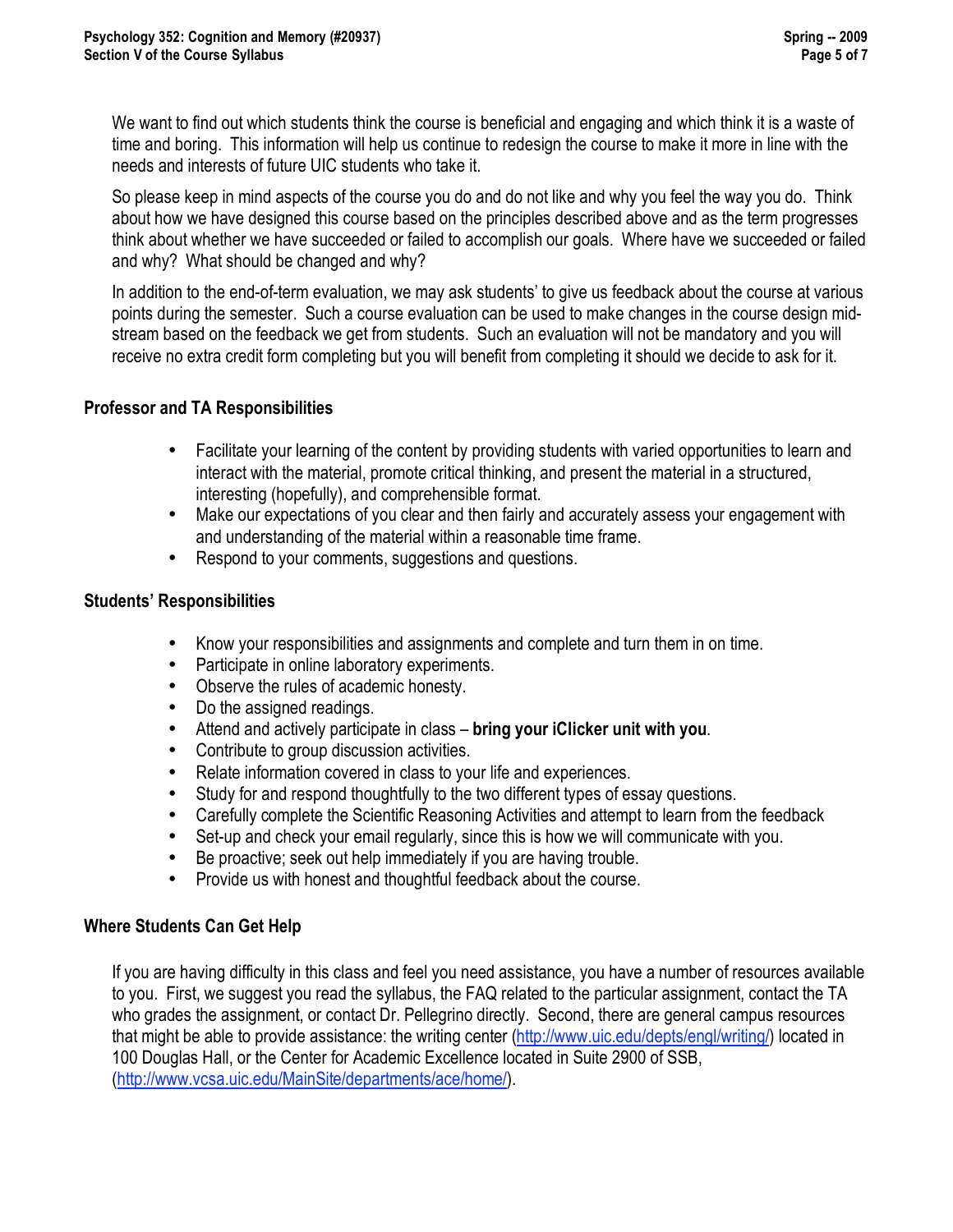#### **About Blackboard**

Blackboard is the primary means of gaining information to all relevant material for this course and you will turn in all written assignments through the Blackboard site. Included on the Blackboard course website are downloadable versions of this Syllabus and the Course Schedule, as well as materials such as PDF files of the **PowerPoint** Slides for each week of class. Via the course Blackboard site you can also access the **Wadsworth CogLab website** as well as **UIC CogLabs** that Jordan and Dr. Pellegrino have developed to supplement the Wadsworth CogLab package. You will also access the **Scientific Reasoning Activities** via links in Blackboard, as well as some of the extra credit activities such as the **End of Term Evaluation.**

#### **About Lecture**

Class attendance is not mandatory but is highly recommended. If you are used to completing courses by reading the textbook and showing up for major exams, this strategy is just not appropriate for this course. It is not our objective to simply present all the information in the book to you during the regular class meeting time. Rather, in class we will focus on, clarify and expand on major themes in the text and we will cover material that was not in the textbook. Additionally, we will use in-class demonstrations or videos to help illustrate these messages. However, you will need to have completed the assigned reading beforehand to understand many things we will present in class. In lecture, we will also present and discuss the results of the CogLab experiments the class has recently completed, introduce and discuss the topics you will be writing about during that section of the course. **Your questions and participation are always welcome during class. To facilitate participation and engagement with ideas and issues and to see what people are thinking about important topics, we will be using a form of technology know as Personal Response Units (PRS).** These are small handheld devices that allow you to respond to questions presented via PowerPoint. They allow us to rapidly record everyone's choices and then display them for purposes of discussion. Each member of the class must purchase their own unit from the UIC Bookstore that they will be responsible to bring to class regularly.

**PowerPoint** slides covering the content to be discussed during each week of class will be available on the "Lecture Notes" section of the blackboard site **at the start of each week**. This will allow students to get the materials ahead of time, print them out, and bring them to class. Having the slides in class will facilitate listening to lecture, question asking, and note taking. **Please note – if you just read the PowerPoint slides and don't come to class you won't have much of an idea of what the slides mean and thus they won't help much!!** *One preferred strategy is for you to print out the slides ahead of time, and then to use them to take notes during class time. This helps keep your own notes organized, and prevents you from having to write as much during lecture.* 

#### **About The Text**

Your text is an important learning instrument, and we ask that all students purchase the text. Past students have said it is absolutely necessary to read the assignments before topics are discussed in class. You may find that bringing the text to class will be useful, for we will often use figures from the text in lecture. In addition, the text will serve as an invaluable reference as you attempt to construct answers to the various essay questions.

#### **About The Essay Questions & Studying**

Items for the two different types of essay questions require a 1- to 3-page response. The Theory-Evidence essays cannot be more than two-three pages and 1000 words, and the Daily Life essays should be one to one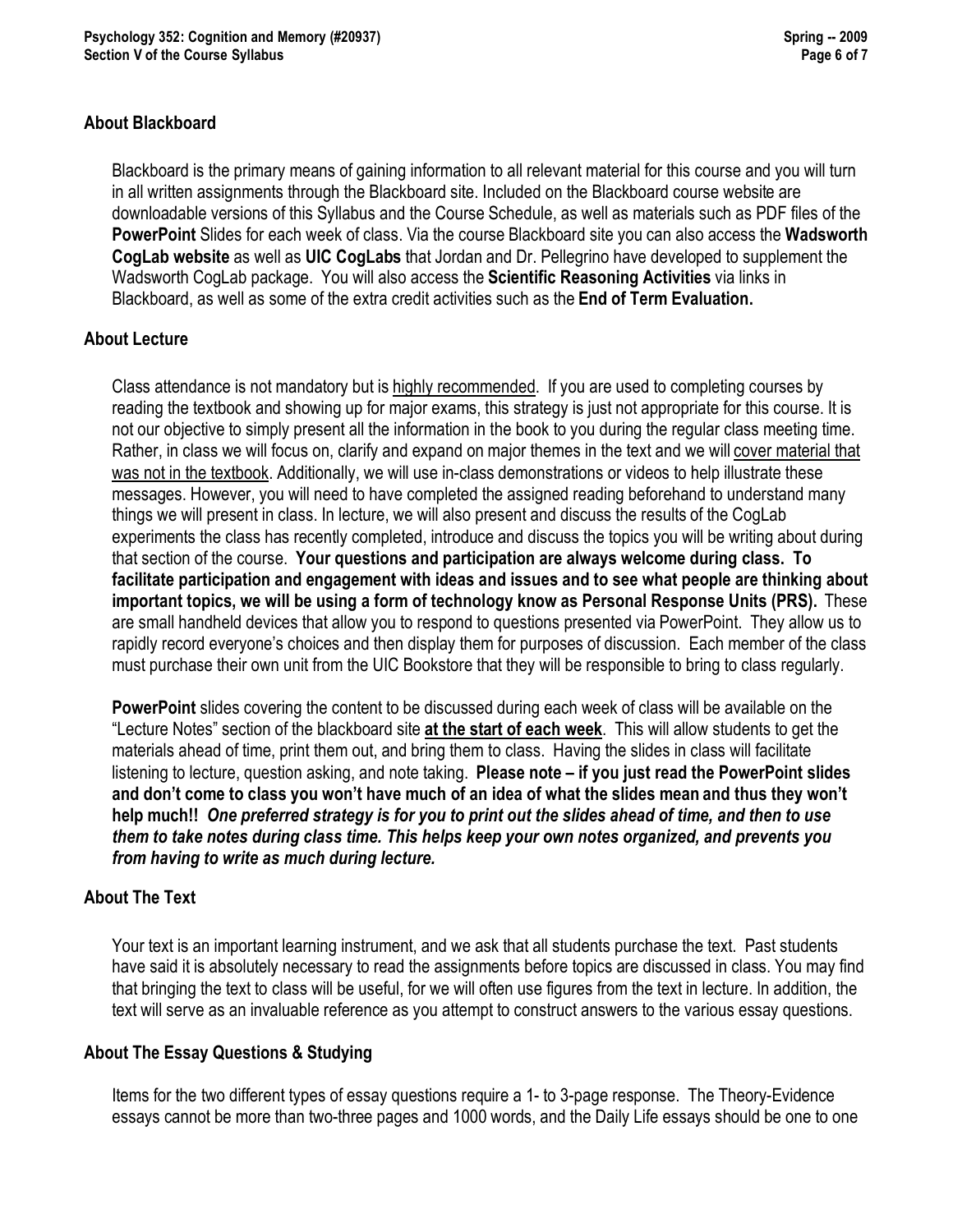and one half pages long (500 words). **All material that is in sections of the book that we have assigned for a given week or section of the course will be fair game for the questions and answers.** This includes information in the text that we have assigned but may not have covered in lecture or information that was covered only briefly. So, it is important that you thoroughly read and study the assigned chapters. In addition, the various essay questions may cover material presented in class that was not in the text as well as CogLab experiments.

Our goal is for you to develop an understanding of the major themes in cognitive psychology and not to memorize a list of names and dates. However, it will be important for you to understand key concepts and theories. **The theory-evidence and daily life essay questions will be administered in a take-home format.** The questions demand comprehension, analysis, synthesis, and/or application so it is important that you take your time and think through what makes for a good answer so that you can complete it within the page limit. **To assist you in understanding what is being asked of you in terms of a written product and how we are scoring your answers, we will also be providing scoring rubrics as well as discussing these assignments and rubrics further in class.**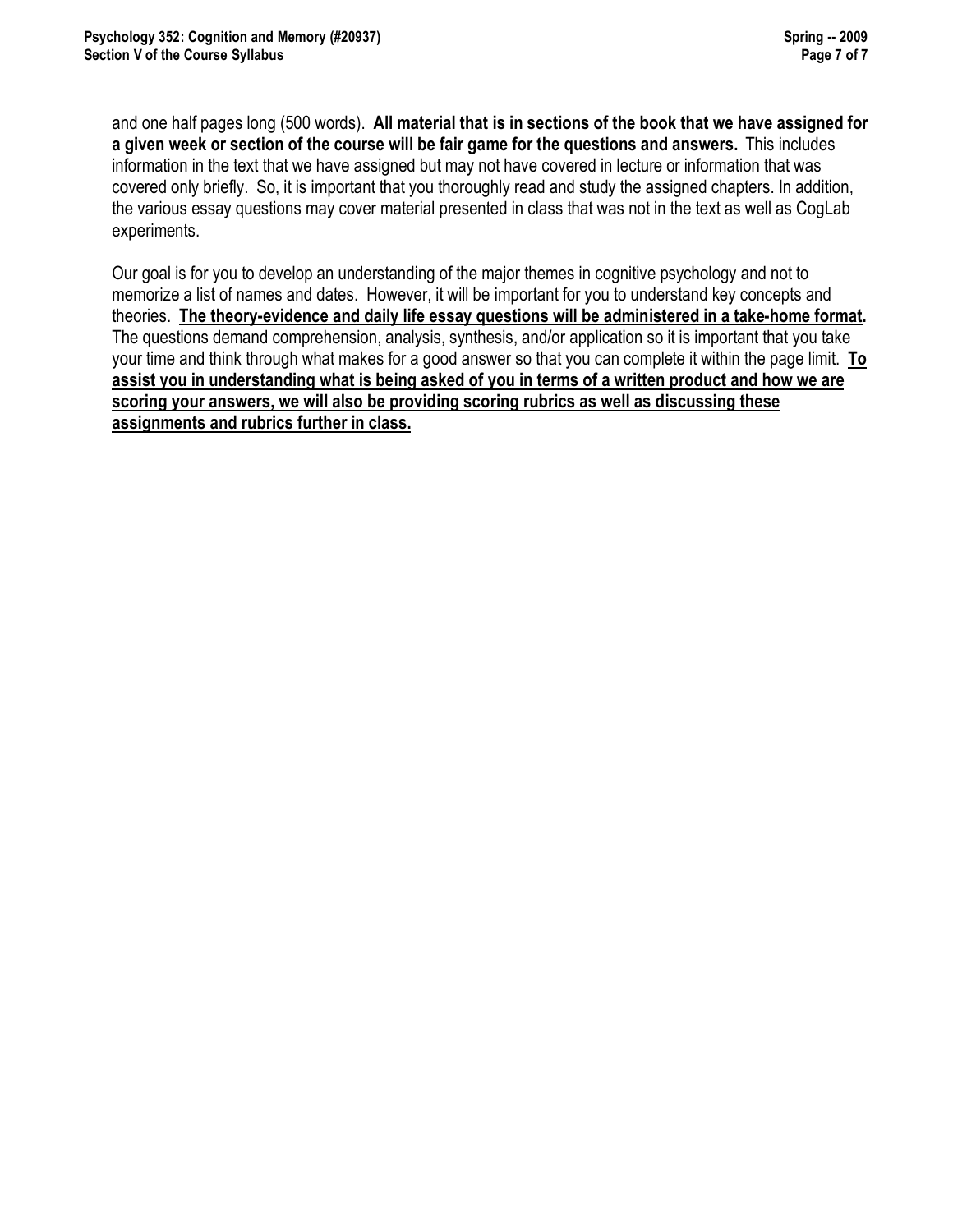# *VI. Course Specific and General University Policies:*

# *To Prevent Loosing Points Needlessly Follow these Course Specific Polices*

## **Adding the Course Late**

If you add the course late you will be behind because we start the course on the first day. You will not be able to earn full points on missed activities but contact Scott immediately with your full name, UIN, and email and he will tell you what to do. The most important things to do are to read the syllabus, get a book and access to CogLab. You will be able to do some of the extra credit assignments that are available to all students to make up for some of the points that may have been lost.

#### **Written Assignments**

Every written assignment must be submitted via the Blackboard website for the course. All assignments must be submitted as a WORD document before the due date. There is a link in the folder for each assignment where you can submit your documents. If you have a problem or question, you should consult the essay FAQ posted under the Syllabus/Resources section of Blackboard before contacting the TA's because if it doesn't answer your question, it will tell you what info you will need to include or bring with you when you contact them for help. When seeking help from the TA's, you should contact the TA that is in charge of grading the assignment your question is about: see Scott Hinze about the "Theory-Evidence" essays and Jordan Lippman about the "Daily Life" essays. More details about these activities are in section III of the syllabus.

#### **The requirements for referencing and document formatting (such as font, length, & naming) that must be followed for every writing assignment to earn full points are described in the following sections.**

## **Plagiarism and Referencing**

Your essays should be written in your own words; avoid using quotes from other sources (with or without providing a reference to that source). If you must use a quote, which you shouldn't, then provide a direct quote in italics and surrounded by quotation marks, followed by a citation (which is explained below).

Because you will not be using direct quotes from other sources and you must explain ideas in your own words, it is good practice not to look at the actual source when you are writing your essays so you are not tempted to unintentionally copy from the other source (more information about unintentional plagiarism is provided in the article posted in the Syllabus/Resources section of blackboard). Unintentional plagiarism happens when you unknowingly include direct quotes from another source without using quotes or you paraphrase without providing a citation in the text of your essay. A good way to accomplish this (and prevent plagiarism) is to use the essay writing worksheet that is provided in the Syllabus/Resources section of blackboard. Blatant plagiarism will result in a 0 for the assignment and possible disciplinary actions with the dean.

Your essays should be written so that it is clear what ideas are yours and what ideas were borrowed or based on another source. In order to make it clear which ideas are yours and which are not, you must provide citations in the text of your essay immediately after others' ideas are described or mentioned. Any specific terms, concepts, theories, and/or studies that you define in the essay or that are central to your argument should have citations. These citations will point the readers to the page of the text (or CogLab manual), day of lecture (or slide number of the notes), or to the page of an outside source where you learned the information. If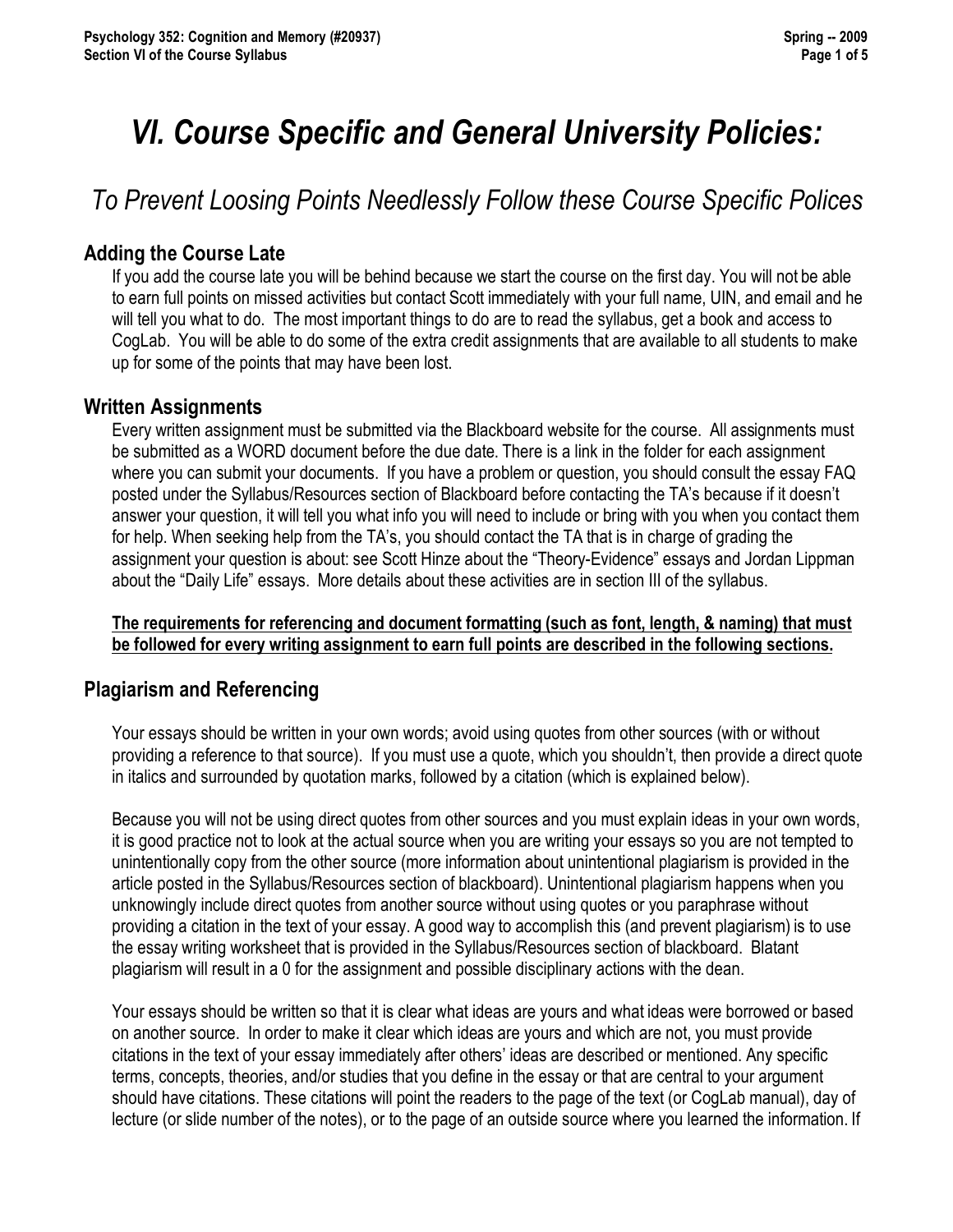it is an outside source (i.e., it is not your textbook, CogLab, or lecture) you must also provide a complete reference (in APA style) at the end of the essay – the references at the end of the document don't count against the length limits.

The sources you can obtain information from include the textbook, lecture, PowerPoint slides, the CogLab Manual (print or online version), CogLab data, peer-reviewed journals, popular press science journals (e.g., Scientific American, Discover), or the websites of researchers associated with universities or government agencies. If it is not a primary source (i.e., the peer-reviewed journal article by the author), then it is a secondary source that is summarizing the results of the original study. If you are providing a reference to the primary source, you need to include the author's last name, the year of publication, and the page number in parentheses (and separated by commas) in the text of your essay and a complete reference at the end of the essay. However, it you are providing a citation to a secondary source, (e.g., the textbook, lecture or PowerPoint slides, CogLab manual, or a Scientific American article) you must provide the name and date of the original author (of the study or theory) as well as a reference to the secondary source. Examples of in-text citations are provided in the next section.

## **In-Text Citations**

You must provide a reference in the text immediately after you mention new information. Below are a number of examples of how to provide in-text citations.

- a) Theory / evidence described in the text: "Sternberg's (1997) study of problem solving (described by Goldstein, 2008, p. 274), showed that . . . ."
- b) Theory / evidence described in lecture: "Sternberg (1997) conducted a study on problem solving (Pellegrino, 2-19-08 lecture)," or "In a study on problem solving described by Dr. Pellegrino (2-19-08 lecture), Sternberg (1997) had participants solve 5000 problems in 30 seconds . . ."
- c) Theory / evidence described in the CogLab manual: "Sternberg's (1997) study of problem solving described in the CogLab manual (XXXX et al., 2006, p. 274), showed that . . . ."
- d) Theory / evidence described in the online CogLab manual: "Sternberg's (1997) study of problem solving described in the online CogLab manual (XXXX et al., 2006, False Memory experiment), showed that . . . ."
- e) Summary of data from an experiment completed by the class: "Data from the Mental Scanning CogLab completed by our class (accessed from CogLab online on 3-25-2008) showed that . . ."
- f) If Dr. Pellegrino or one of the TA's told you about something over email or in conversation then you can cite the date of the personal communication or email, using those terms: (Pellegrino, personal communication, 2-19-2008)
- g) A general definition that doesn't have a specific author: "Memory was defined by Dr. Pellegrino (2-19- 08 lecture) as . . ."

## **Formatting Requirements**

- 1) Use the essay formatting template posted in the Syllabus/Resources section of Blackboard and update it for each assignment based on the following requirements.
- 2) Font, spacing, margins:

Essays must be typed in Times New Roman font, size 12, with 1.5 line spacing, & 1-inch margins. 3) Information to include at the top of each page of the document (in the heading):

The following information should be written in one line, between each piece of information include a space or two then a hyphen "-" or a break "|" another space or two and then the next piece of information:

The assignment name (and number for essays only), the semester (S09 352), your name, your UIN, your email, and the page number. For example: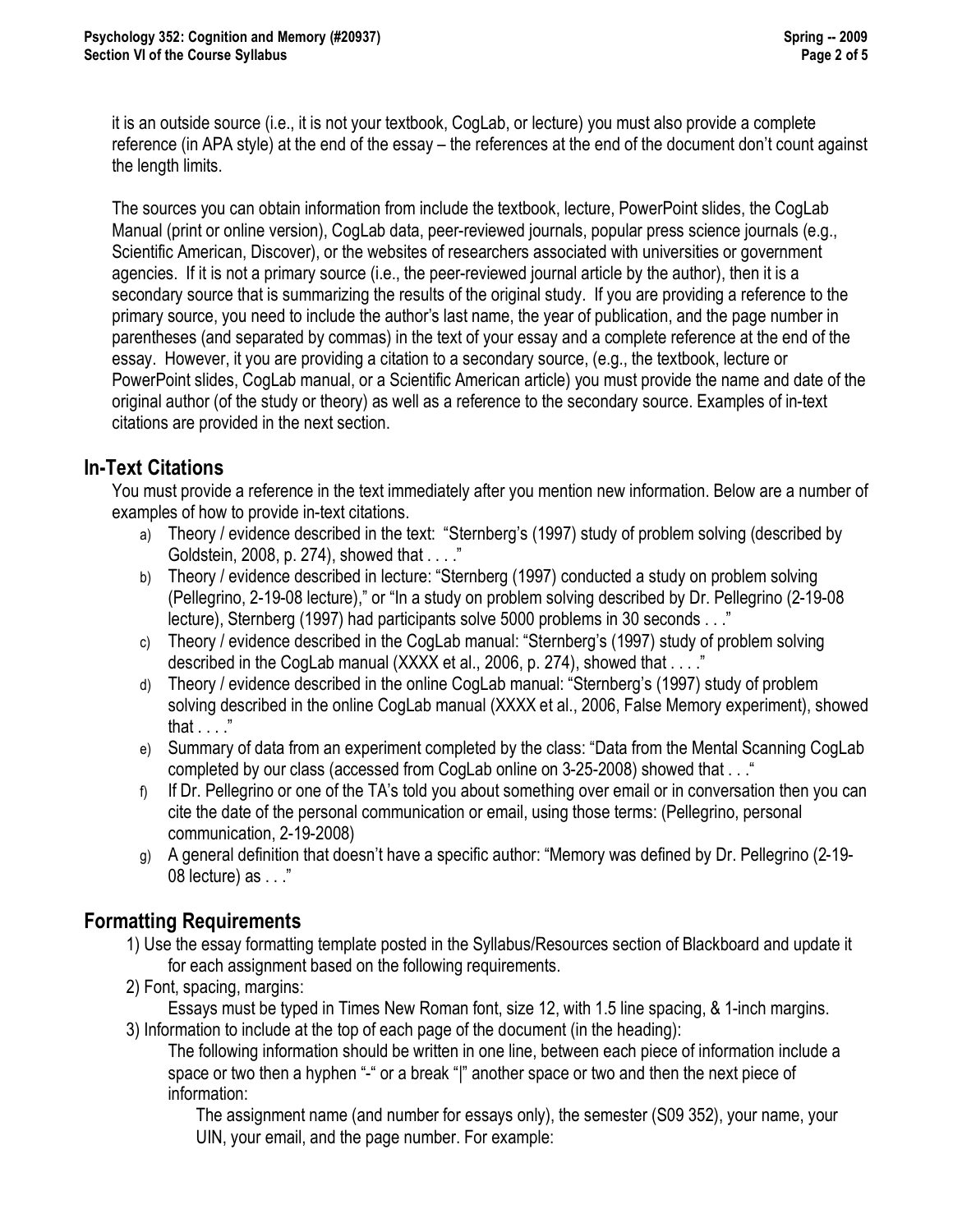#### **Theory-Evidence Essay 1 - S09 352 - Jordan Lippman - 555555555 - jlippman@uic.edu - pg 1 assignment & number - Semester & class - full name - uin – email – page number**

The formatting template provides instructions for how to add this information to the heading in WORD but if you don't use WORD you can just put this info in the top line of each page. If you don't include your email, you won't get feedback. DO NOT include the text of the essay question or instructions in your essay – they will count against your word and space limit.

4) How to name the document when you save it on your computer before you upload it to blackboard: Including the semester (S09) the short assignment name (for theory-evidence essays it is THE, for daily life essays it is LIFE, for extra credit assignments is it EVENT or ARTICLE, and for scienceargument activities it is ACT), include the number of the assignment (for essays only) after the name (e.g. THE1, THE2, THE3, THE4), and your netid, all separated by underscores. (There should be no need to type .doc because it is added automatically by WORD) For example:

#### **Semester\_short assignment name and number\_netid.doc S09\_THE1\_jlippman.doc**

5) Length of documents

Assignment descriptions provide you with a page number limit and a maximum number of words. You should try to make your document fit both length limits. Essays that fudge the formatting to fit more words will lose points because they will break the word count limit.

The length limits for each assignment are listed below:

Theory-Evidence essays (THE): 2-3 pages & 1000 words Daily Life essays (LIFE): 1-1.5 pages & 500 words. Extra credit cognitive event (EVENT): 2 pages & 850 words Extra credit cognitive article (ARTICLE): 2 pages & 850 words Scientific Reasoning Activities (ACT): if there is a written component, length & other requirements will be explained in the instructions for that activity.

Note: in the past students who have not named or formatted their document correctly have attempted to fix it by leaving comments in blackboard. The method we use to download the essays will delete these comments, so instead of leaving comments, send us an email or fix the essay and upload it again before the due date. Uploading the essay a second time will replace to the old essay.

## **Late Assignments and Make-ups**

To receive any credit, you must complete the online CogLab experiments, Essay Questions, Scientific Reasoning Activities, and all extra credit assignments before their deadlines; to receive PRS points you must bring your iclicker with you and use it everyday. THERE WILL BE NO EXCEPTIONS, EXCUSES, OR MAKE-UPS FOR THESE ASSIGNMENTS! Explanations of what to do if you think you did not get the points you deserved are explained in section III of the syllabus and the various FAQ documents posted in the Syllabus/Resources section of Blackboard.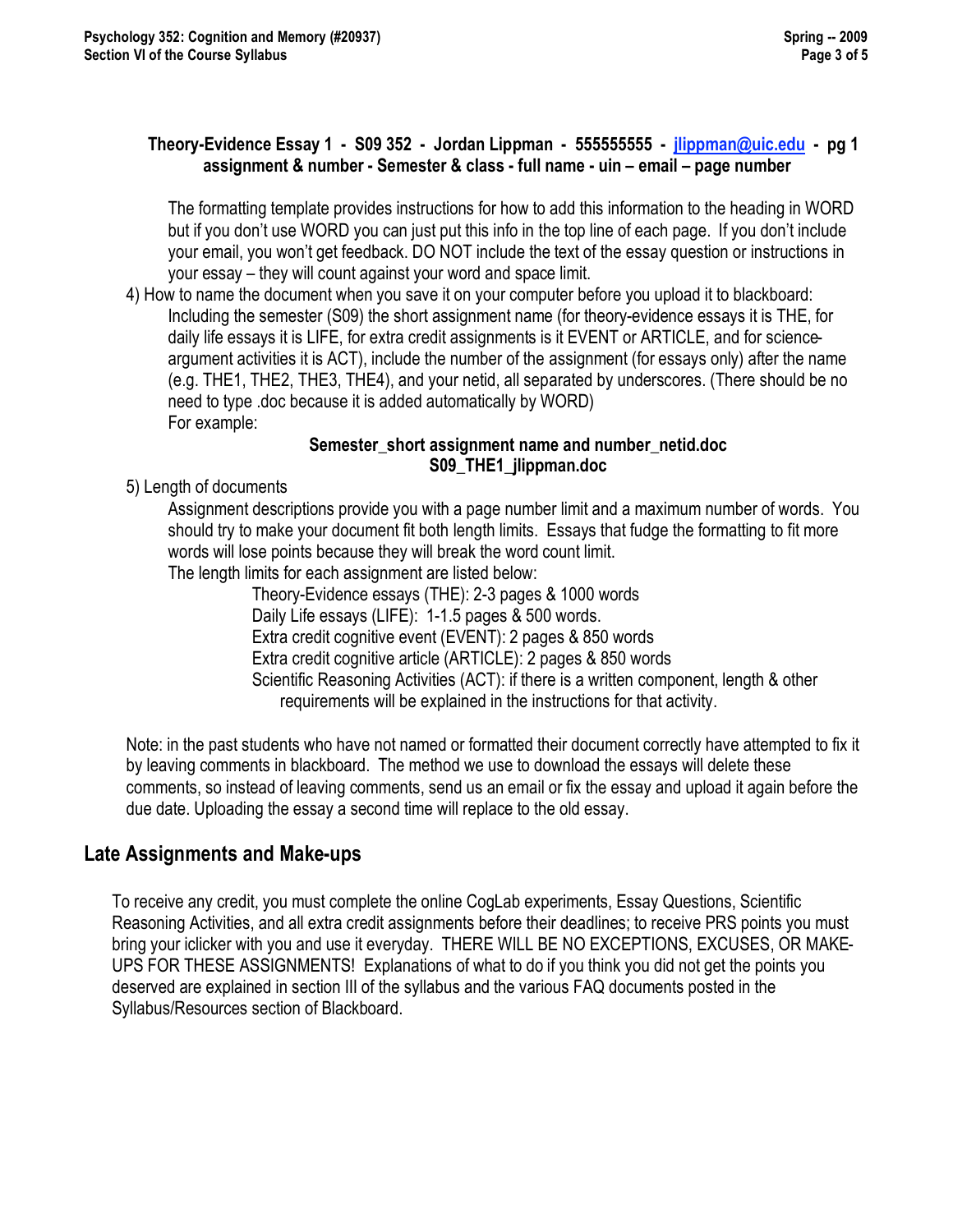## **Feedback from Students**

We encourage students to provide us with critical feedback about the course and we take such feedback into serious consideration. Please provide feedback on anything about this course you like or dislike and any suggestions for improvement. We will consider changing policies and/or assignments as we go.

## **Where Students Can Get Help**

If you are having difficulty in this class and feel you need assistance, you have a number of resources available to you. First, we suggest you read the syllabus, the FAQ related to the particular assignment, contact the TA who grades the assignment, or contact Dr. Pellegrino directly. Second, there are general campus resources that might be able to provide assistance: the writing center (http://www.uic.edu/depts/engl/writing/) located in 100 Douglas Hall, or the Center for Academic Excellence located in Suite 2900 of SSB, (http://www.vcsa.uic.edu/MainSite/departments/ace/home/).

# *University Policies*

### **Plagiarism and Dishonesty**

As defined by the College of Liberal Arts and Sciences, the University's definition of academic dishonesty includes but is not limited to:

- **Cheating:** Either intentionally using or attempting to use unauthorized materials, information, people, or study aids in any academic exercise or extending to or receiving any kind of unauthorized assistance on any examination or assignment to or from another person.
- **Fabrication:** Knowing or unauthorized falsification, reproduction, lack of attribution, or invention of any information or citation in any academic exercise.
- **Academic dishonesty/plagiarism:** Intentionally or knowingly representing the words or ideas of another as one's own in any academic exercise.
- **Non-original works:** Submission or attempt to submit any written work authored, in whole or part, by someone other than the student.

All allegations of student academic misconduct will be handled pursuant to the Student Disciplinary Procedures. Sanctions would include any of the following:

- **Redoing the assignment:** The student is requested to rewrite the paper or take an equivalent examination or assignment.
- **Failure on the assignment:** The faculty member may refuse to evaluate the paper, examination, or laboratory exercise and will record a grade of F for the assignment.
- **Failing the course:** The student may be dismissed from the course with a grade of F.

## **Policy on Religious Holidays and Observance**

The faculty of the University of Illinois at Chicago shall make every effort to avoid scheduling examinations or requiring that student projects be turned in or completed on religious holidays. Students who wish to observe their religious holidays shall notify the faculty member by the tenth day of the semester of the date when they will be absent unless the religious holiday is observed on or before the tenth day of the semester. In such cases, the student shall notify the faculty member at least five days in advance of the date when he/she will be absent. The faculty member shall make every reasonable effort to honor the request, not penalize the student for missing the class, and if an examination or project is due during the absence, give the student an exam or assignment equivalent to the one completed by those students in attendance. If the student feels aggrieved,